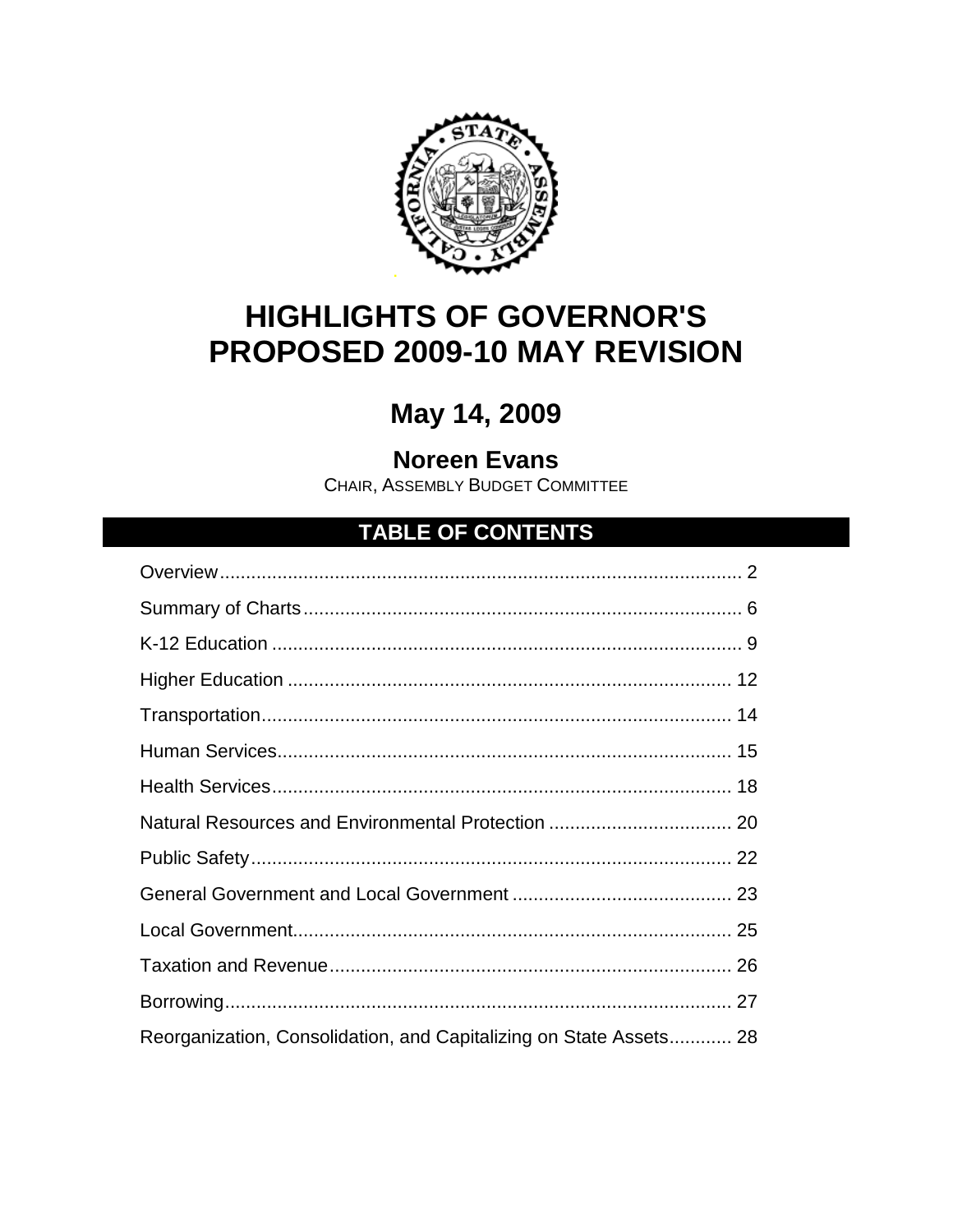# **OVERVIEW**

Today, the Governor released his May Revision to his proposed 2009-10 state budget. Although the 2009-10 fiscal year budget was signed by the Governor on February 20, 2009, the revision recognizes that the continued degradation of the state revenues and the pending cash borrowing needs will require swift and immediate action.

The May Revision included two versions that project two scenarios—one in which all the measures on the May 19<sup>th</sup> ballot are successful and one in which all of the measures fail—as the success of the provisions is expected to generate \$5.8 billion difference in the State's fiscal position in 2009-10 fiscal year.

If the ballot measures **pass** the proposed budget would include \$86.3 billion in available General Fund revenues, \$84 billion in expenditures, and a reserve of \$1.1 billion

If the ballot measures **fail** the proposed budget would include \$88.6 billion in available General Fund revenues, \$85.5 billion in expenditures, and a reserve of \$2 billion

### **Revenue decline drives deficit**

- The May Revision projects an additional shortfall of \$15.4 billion. The components of this number are as follows:
	- \$12.4 billion revenue decline this is worse than the \$8 billion projected by the LAO in March.
	- \$3 billion in increased expenditures this is due to need to backfill \$1 billion in lower property taxes for schools combined with cost increases for counter-cyclical programs like Medi-Cal and CalWORKs and increased costs for the Corrections Receiver.
	- If the ballot measures fail, this number increases by \$5.8 billion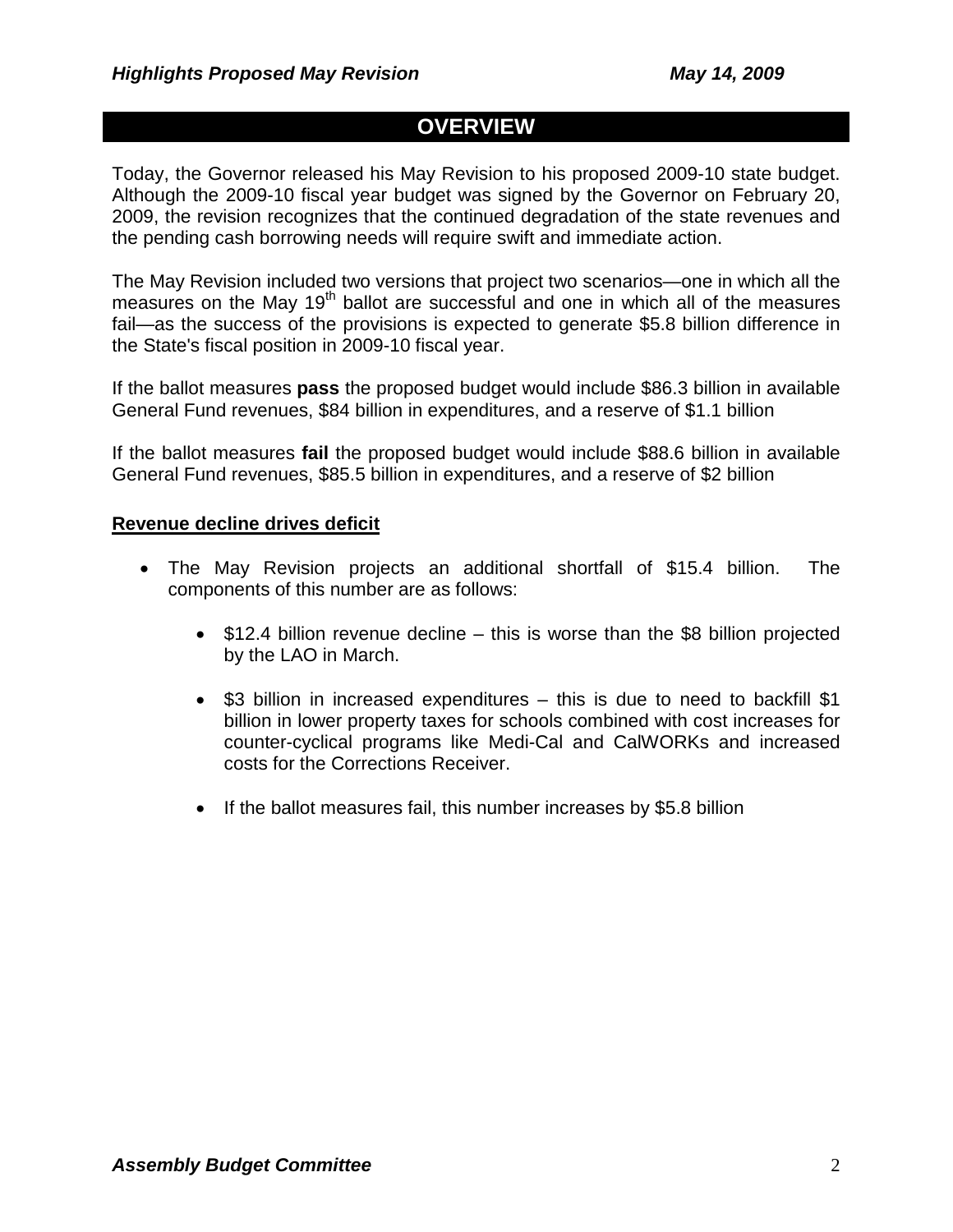## **Solutions if the ballot measures pass**

- The \$15.4 billion shortfall is closed with the following rough estimate of solutions:
	- \$6 billion in Revenue Anticipation Warrants (RAW);
	- \$3 billion in cuts to education in both K-12 and community colleges.
	- \$1 billion in reductions to Higher Education.
	- \$1 billion in one-time savings from the sale a portion of the State Compensation Insurance Fund book of business to a private entity.
	- \$1.8 billion in major cuts to health and human services including:
		- \$750 million in Medi-Cal reductions. These reductions are achieved through rate reductions, benefit changes and a change to the long-term care program that would negotiated with the federal government;
		- Reduction of Developmental Services by an additional \$234 million;
		- **Cuts to IHSS services and IHSS provider pay;**
		- Elimination of "SSI-like" benefits elderly and disabled legal immigrants and limiting access to medical care to needy legal immigrants – all of whom have played by the immigration rules; and
		- Reduction of the SSI-SSP grant level to the minimum level allowed by the federal government; and
		- Adoption of various CalWORKS reductions.
	- \$100 million from the lease oil or gas extraction at the Tranquillion Ridge area off the Santa Barbara coast.
	- \$610 million in tax accelerations.
	- \$1 billion (approximately) in other solutions.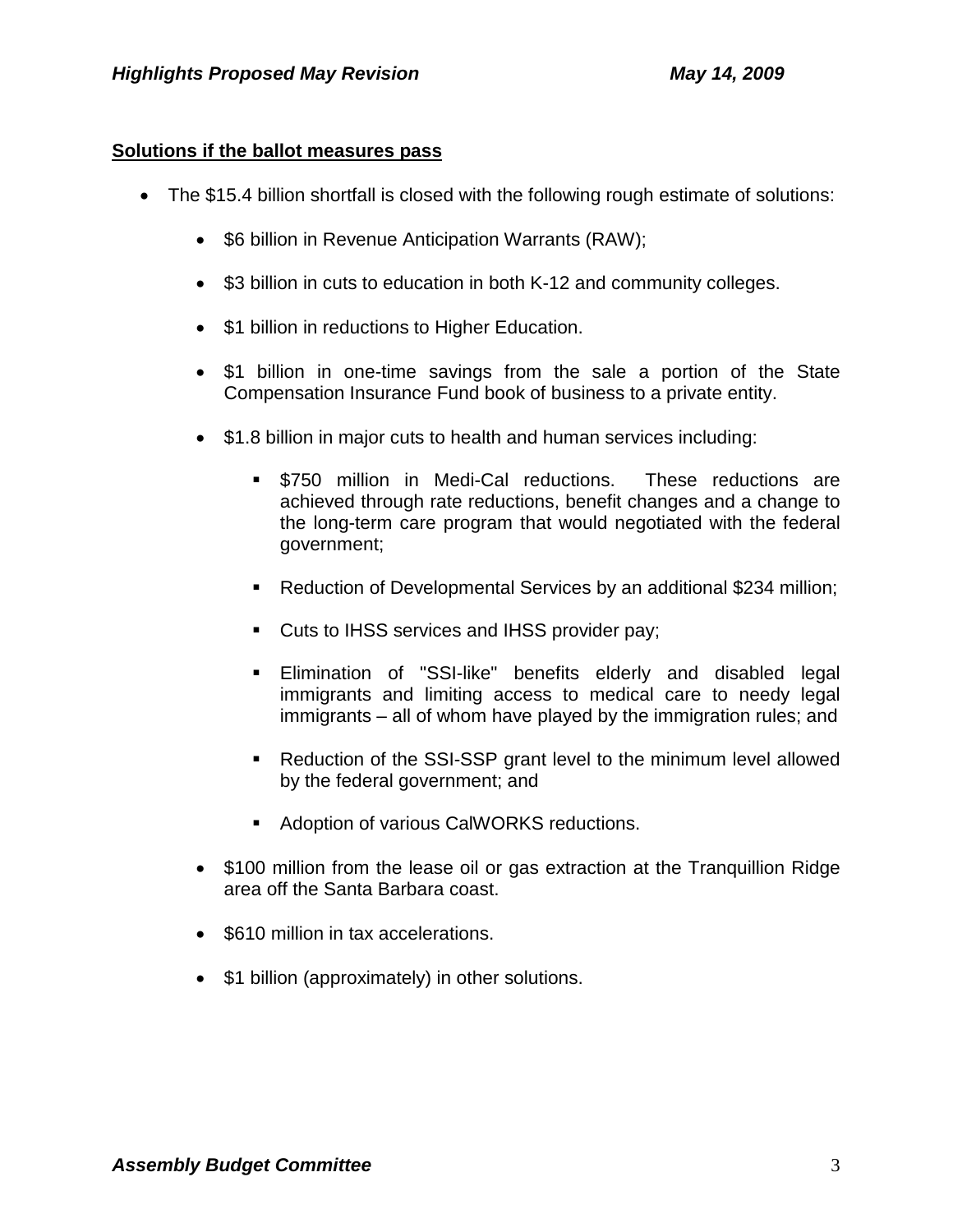# **Additional solutions needed if measures fail**

- If the ballot measures fail, the Governor would add the following solutions:
	- \$2.3 billion in additional reductions to Proposition 98
	- \$200 million in additional cuts to Higher Education.
	- Suspension of Proposition 1A for a \$2 billion savings.
	- \$282 million from corrections by reducing some crimes from felonies to misdemeanors and commuting the sentences of certain undocumented immigrants.
	- \$1.7 billion from adoption a 10 percent Personal Income Tax withholding increase.
	- Makes additional reductions of approximately \$864 million in major cuts to health and human services including:
		- **Eliminating funding for Proposition 36;**
		- Reducing foster care rates;
		- Additional reductions of \$300 million to the In Home Supportive Services program services;
		- **5100 million in reductions to various public health programs;**
		- **5108 million in reductions to Healthy Family program by reducing** eligibility to 200% of the federal poverty level; and
		- \$178 million in other additional reductions and fund shifts that will impact health and human services programs.
	- Adds an ERI fee to pay for CalFIRE costs for a savings of \$76 million. 1
	- Reduce the RAW borrowing by \$500 million.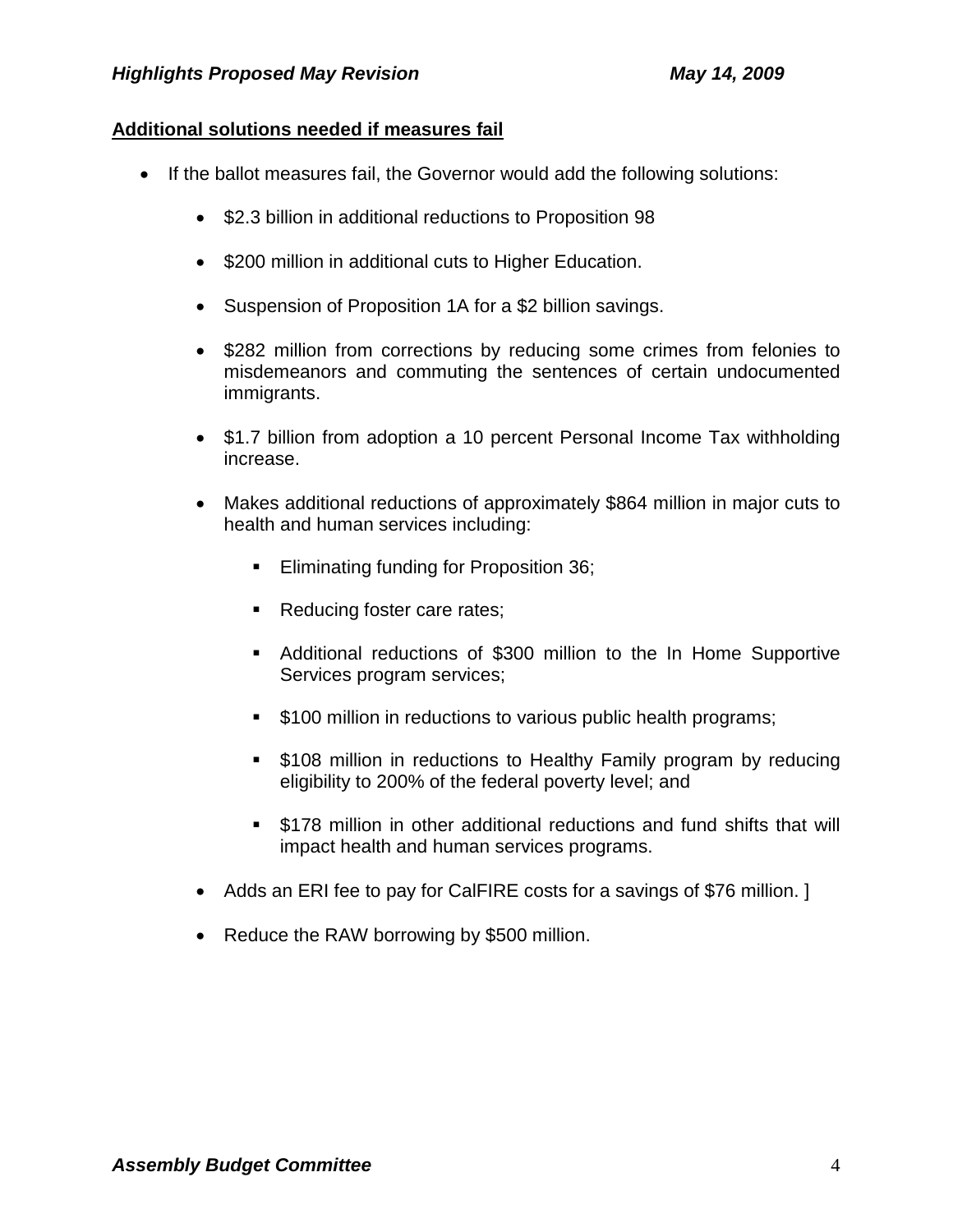Some key questions facing the Assembly as it crafts its version of the budget over the next couple of weeks are as follows:

- How do we balance the need for thoughtful public policy deliberation on reductions that will permanently change California's government with the need to act quickly to help restore the state's cash reserves?
- Just because it is constitutionally permissible, does it make sense to cut schools, possibly by over \$5 billion – the single greatest cut in the entire proposed budget?
- During tough economic times does it make sense to take money out of the pockets of those that can least afford it with such proposals as cutting SSI payments, increasing student fees, increasing costs for IHSS recipients, and cutting the pay for IHSS workers to minimum wage while there is no similar sacrifice from those that can afford it in a way that will not impact the economy?
- Is it conscionable to eliminate critical benefits for needy aging and disabled legal immigrants that have played by the immigration rules?

This report is intended to provide an immediate understanding of the Governor's proposed May Revision in the limited timeframe available. More information will follow as the process moves forward.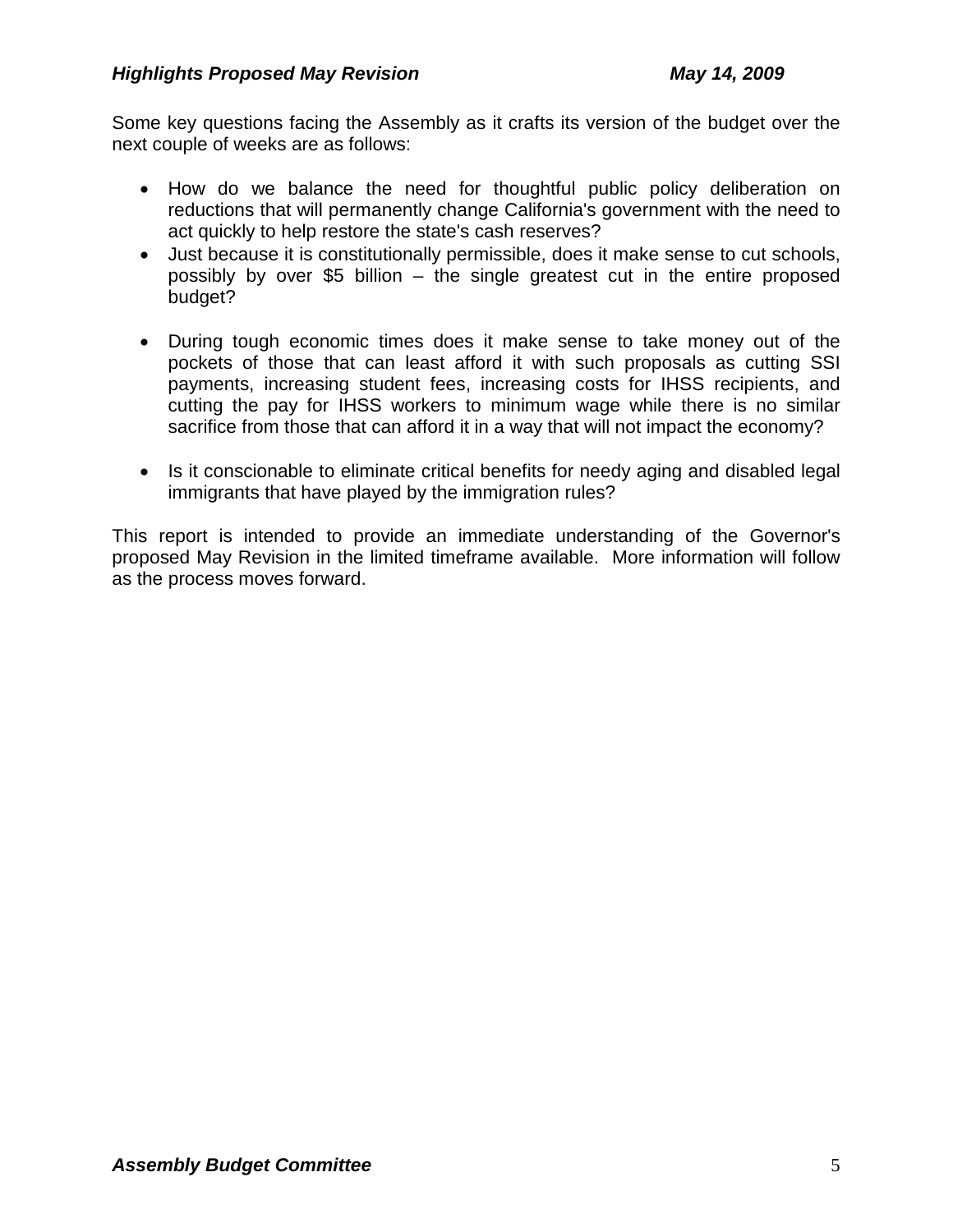# **SUMMARY OF CHARTS**

# **Assuming the Passage of Propositions 1A -1F 2009-10 May Revision General Fund Summary (in millions)**

|                                         | 2008-09     | 2009-10   |
|-----------------------------------------|-------------|-----------|
| <b>Prior Year Balance</b>               | \$2,308     | $$-4,248$ |
| <b>Revenues and Transfers</b>           | \$85,947    | \$90,518  |
| <b>Total Resources Available</b>        | \$88,255    | \$86,270  |
| Non-Proposition 98 Expenditures         | \$58,195    | \$44,769  |
| <b>Proposition 98 Expenditures</b>      | \$34,308    | \$39,311  |
| <b>Total Expenditures</b>               | \$92,503    | \$84,080  |
| <b>Fund Balance</b>                     | $-$ \$4,248 | \$2,190   |
| Reserve for Liquidation of Encumbrances | \$1,079     | \$1,079   |
| <b>Final Reserve</b>                    | $-$ \$5,327 | \$1,111   |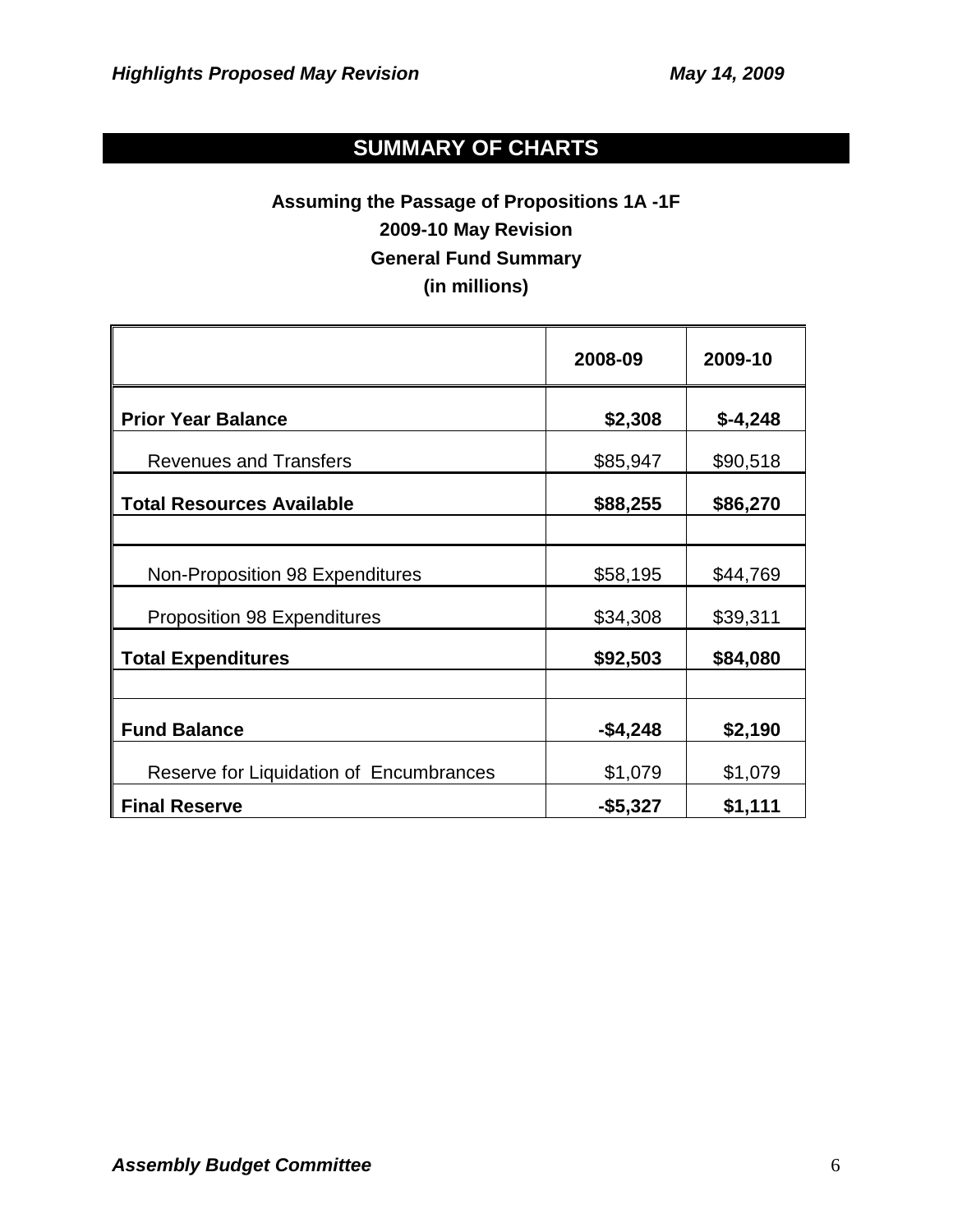# **Assuming the Failure of Propositions 1A -1F 2009-10 May Revision General Fund Summary (in millions)**

|                                         | 2008-09   | 2009-10    |
|-----------------------------------------|-----------|------------|
| <b>Prior Year Balance</b>               | \$2,308   | $$ -3,631$ |
| <b>Revenues and Transfers</b>           | \$85,947  | \$92,218   |
| <b>Total Resources Available</b>        | \$88,255  | \$88,587   |
| Non-Proposition 98 Expenditures         | \$58,195  | \$48,804   |
| <b>Proposition 98 Expenditures</b>      | \$33,691  | \$36,652   |
| <b>Total Expenditures</b>               | \$91,886  | \$85,587   |
| <b>Fund Balance</b>                     | $$-3,631$ | \$3,131    |
| Reserve for Liquidation of Encumbrances | \$1,079   | \$1,079    |
| <b>Final Reserve</b>                    | $-$4,710$ | \$2,052    |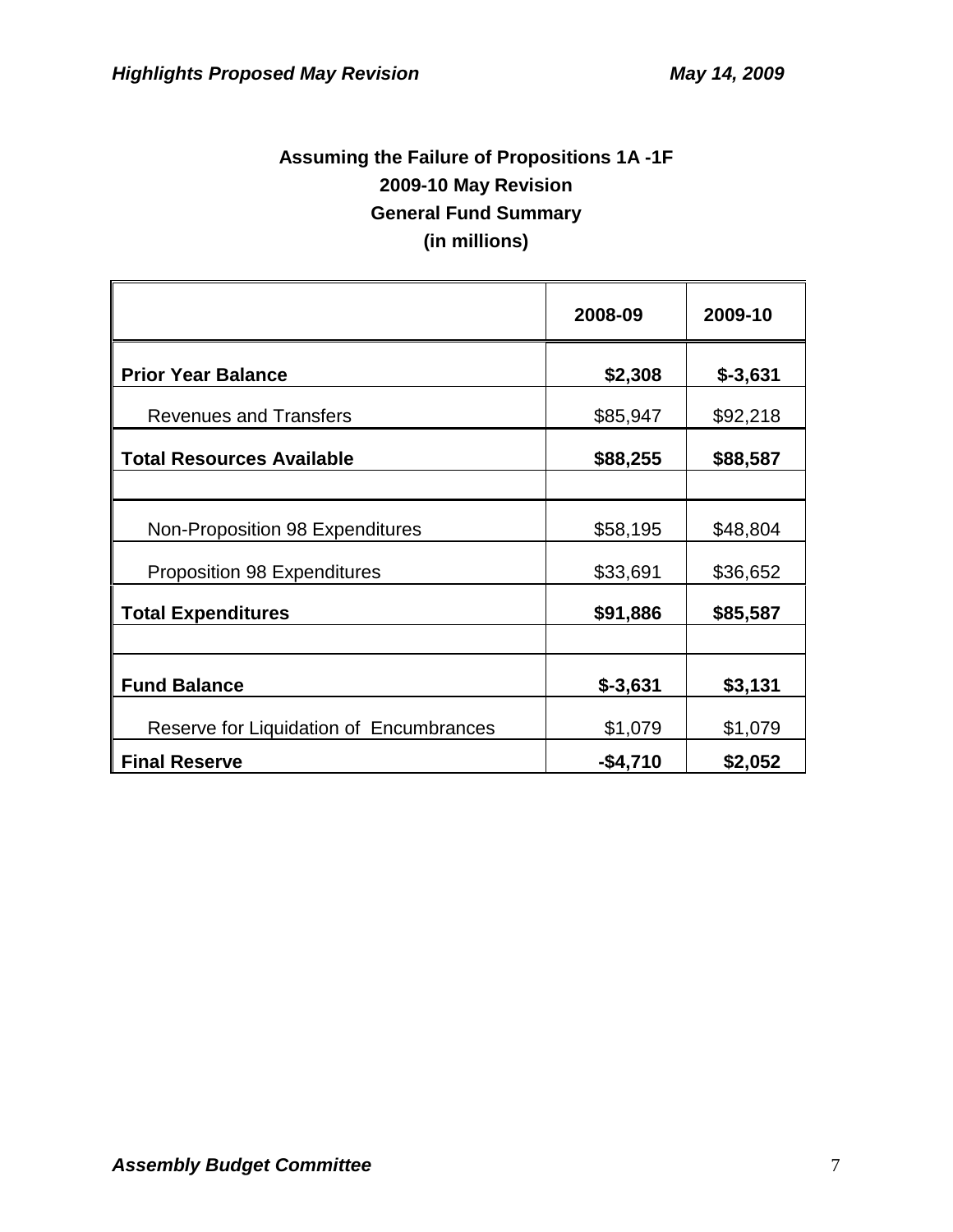| <b>Source</b>          | <b>Enacted</b><br>Feb <sub>20</sub><br><b>Amount</b> | <b>May Revision</b><br>Amount |
|------------------------|------------------------------------------------------|-------------------------------|
| Personal Income Tax*   | \$51,237                                             | \$48,836                      |
| Sales Tax              | \$30,221                                             | \$27,583                      |
| <b>Corporation Tax</b> | \$10,445                                             | \$8,799                       |
| <b>Insurance Tax</b>   | \$1,798                                              | \$1,913                       |
| <b>Tobacco Taxes</b>   | \$111                                                | \$102                         |
| Liquor Tax             | \$370                                                | \$332                         |
| Other                  | \$3,546                                              | \$4,653                       |
| Total                  | \$97,728                                             | \$92,218                      |

# **2009-10 May Revision General Fund Revenue Sources (in millions)**

**\****Assumes \$1.7 billion from Increased Withholding in May Revision that would not occur if ballot measures pass*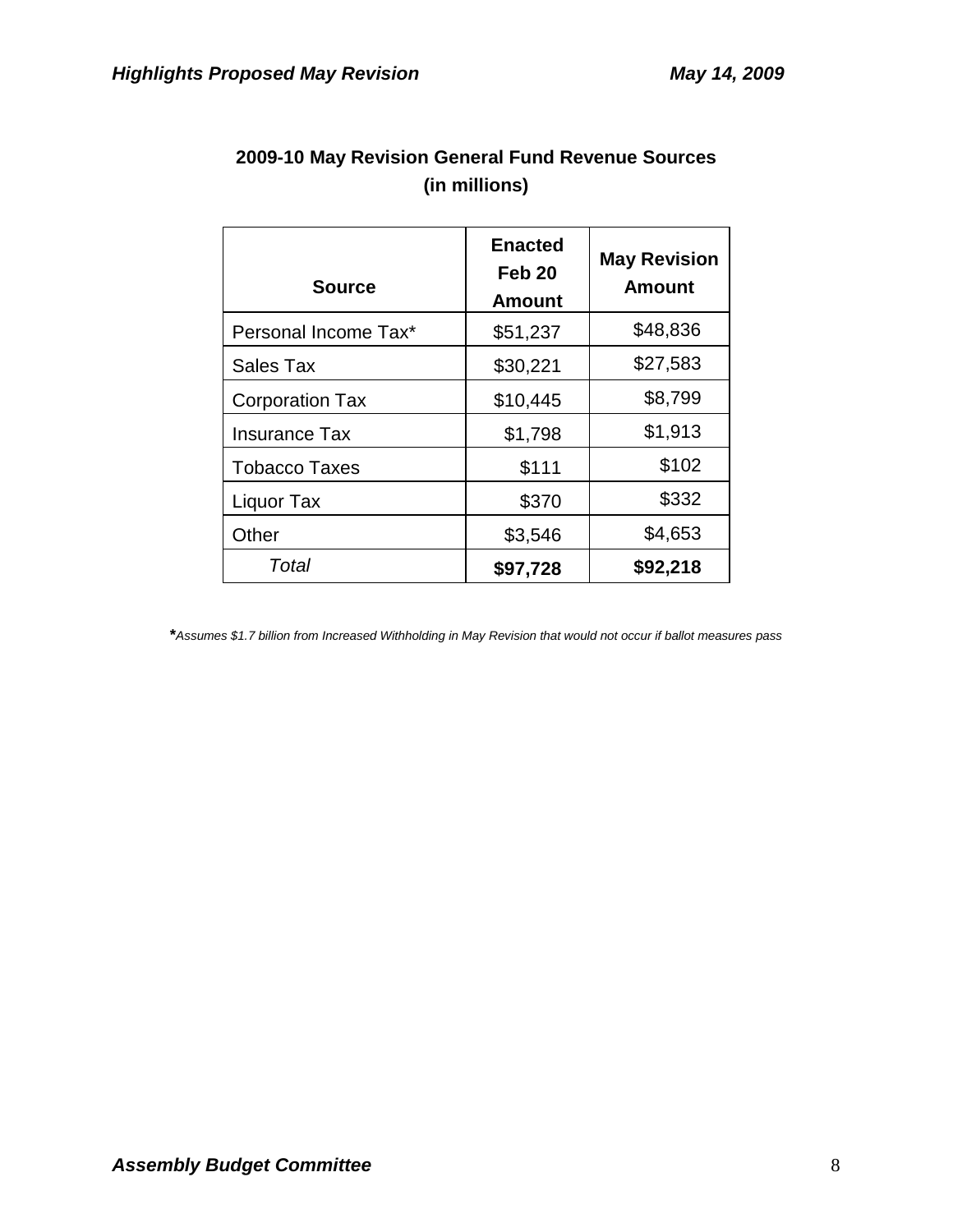# **K-14 Education: Proposition 98**

## *Key Proposals:*

- Reduces Proposition 98 funding by \$1 billion in 2008-09 and \$2 billion in 2009- 10. These cuts reduce total Proposition 98 funding in 2008-09 from \$50.7 billion to \$49.7 billion. For 2009-10, the proposed cuts reduce funding from \$55.9 billion to \$53.7 billion.
- Notes that reductions are offset by the \$3.3 billion in federal State Fiscal Stabilization Funds and \$2.8 billion in other federal funding increases being provided to schools through the American Recovery and Reinvestment Act (ARRA).
- Includes a variety of flexibility proposals, in addition to those already created through the 2009-10 Budget Act; including allowing districts to reduce up to one week of instructional time, limited to no more than three years.
- *Specific 2008-09 K-12 Education proposals*:
	- Provides a one-time reduction of \$694.3 million to school district revenue limits.
	- Eliminates the High Priority Schools Program for a total savings of \$114 million.
	- Increases Charter School Economic Impact Aid funding by \$8.3 million to reflect a base adjustment.
- *Specific 2009-10 K-12 Education proposals*:
	- Reduces school district revenue limit funding by \$950 million.
	- Defers \$640.3 million in school district apportionment payments from 2009-10 to 2010-11.
	- Reduces child care by \$36 million by "reducing the high incidence of overpayments to providers in voucher-based programs."
	- Proposes to possibly move certain K-12 payments from, for example, the beginning of July to the end of the month and some portion from the July and August payments may be shifted to October 2009.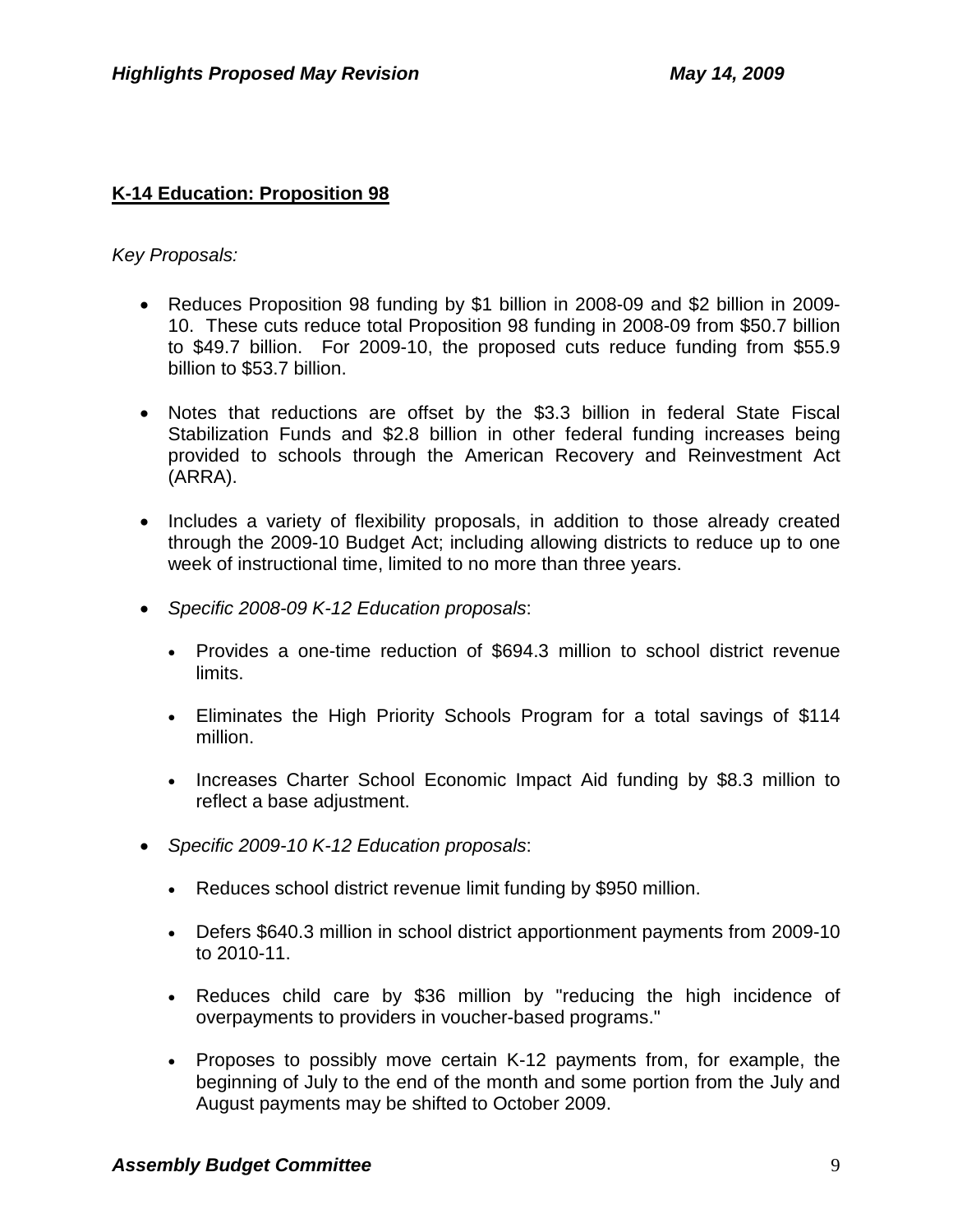- *Specific California Community Colleges proposals:*
	- Reduces Community Colleges categorical funding by \$85 million in 2008-09.
	- Defers \$155 million of the Community Colleges apportionments in the 2008- 09 fiscal year to the 2009-10 fiscal year.
	- Reduces by \$221.6 million in 2009-10 to Community Colleges categorical programs, which will be accompanied by flexibility reforms similar to those included in the February budget package for K-12 categorical programs.
	- Reduces by \$58.4 million in 2009-10 to enrollment growth for Community College appointments.
	- Reduces \$120 million in 2009-10 to Community Colleges apportionments by reducing the funding rate for credit physical education and recreational courses to the regular non-credit rate.
	- Expects that Community Colleges to absorb the projected \$42.1 million in 2008-09 property tax shortfall and another \$116.7 million in 2009-10.

- Proposes an additional reduction of \$617 million in 2008-09 and \$2.66 billion in 2009-10 to Proposition 98 funding. This reduction would bring total Proposition 98 funding for 2008-09 to \$49.1 billion and \$51.1 billion for 2009-10. This amounts to a total combined reduction of \$5.3 billion for 2008-09 and 2009-10.
- Notes that if Proposition 1C is not enacted, the \$965.6 million General Fund appropriation included in the measure would not be added to the Proposition 98 Guarantee in 2009-10 and education would continue to receive a share of the lottery proceeds.
- *Specific 2008-09 K-12 Education proposals*:
	- Makes additional one-time reduction of \$617.3 million to school district revenue limits.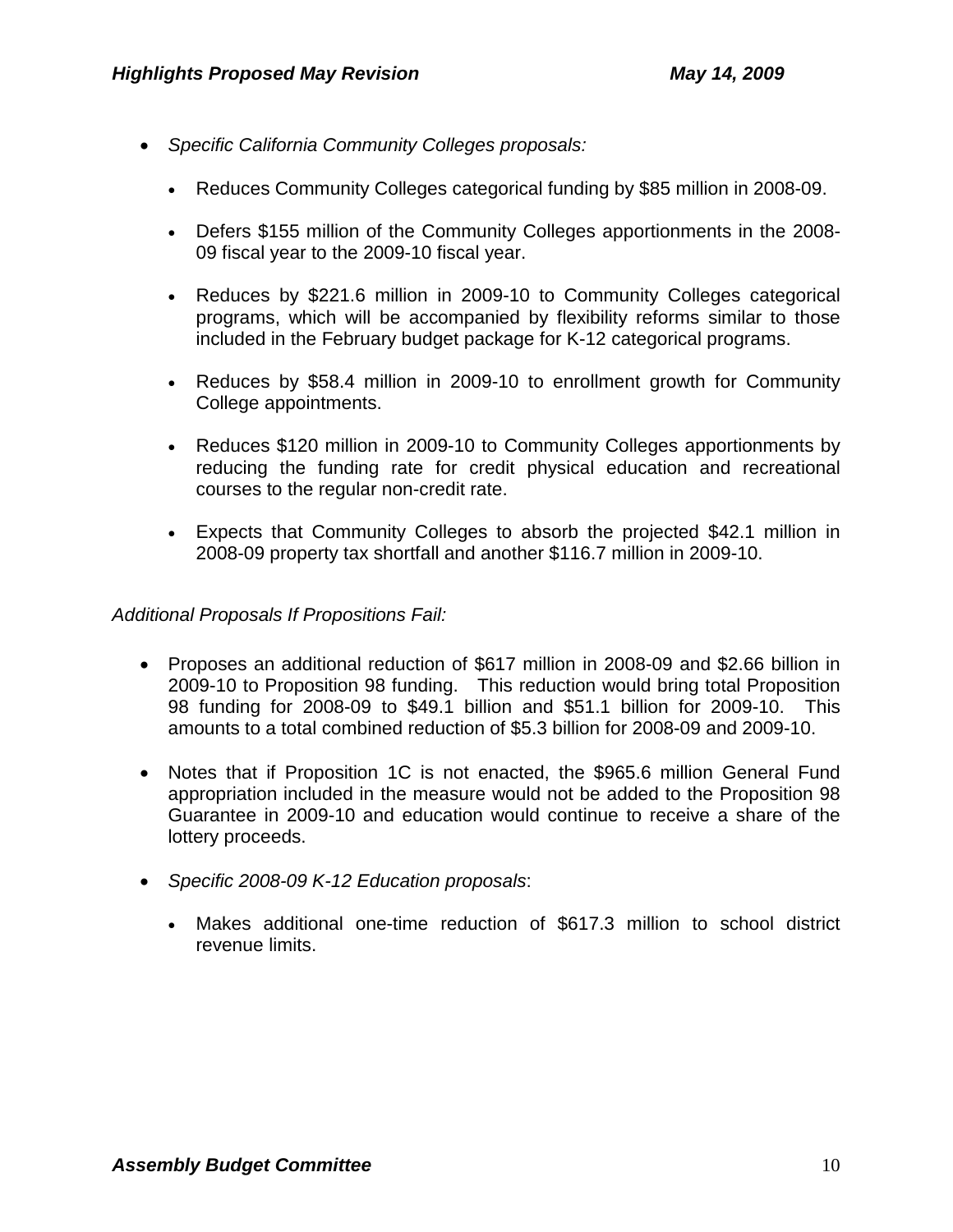- *Specific 2009-10 K-12 Education proposals*:
	- Provides an additional reduction of \$475 million to school district revenue limits.
	- Provides flexibility to reduce and additional two days beyond the initial five days of reduction to instructional time, for a period of no more than three years.
	- Defers an additional \$1.038 billion in revenue limit payments from 2009-10 to 2010-11.
- *Specific California Community Colleges proposals:*
	- Reduces by an additional \$112.4 million in 2009-10 to Community College categorical programs.
	- Reduces by an additional \$68.7 million in 2009-10 to enrollment growth for Community College apportionments and categorical programs.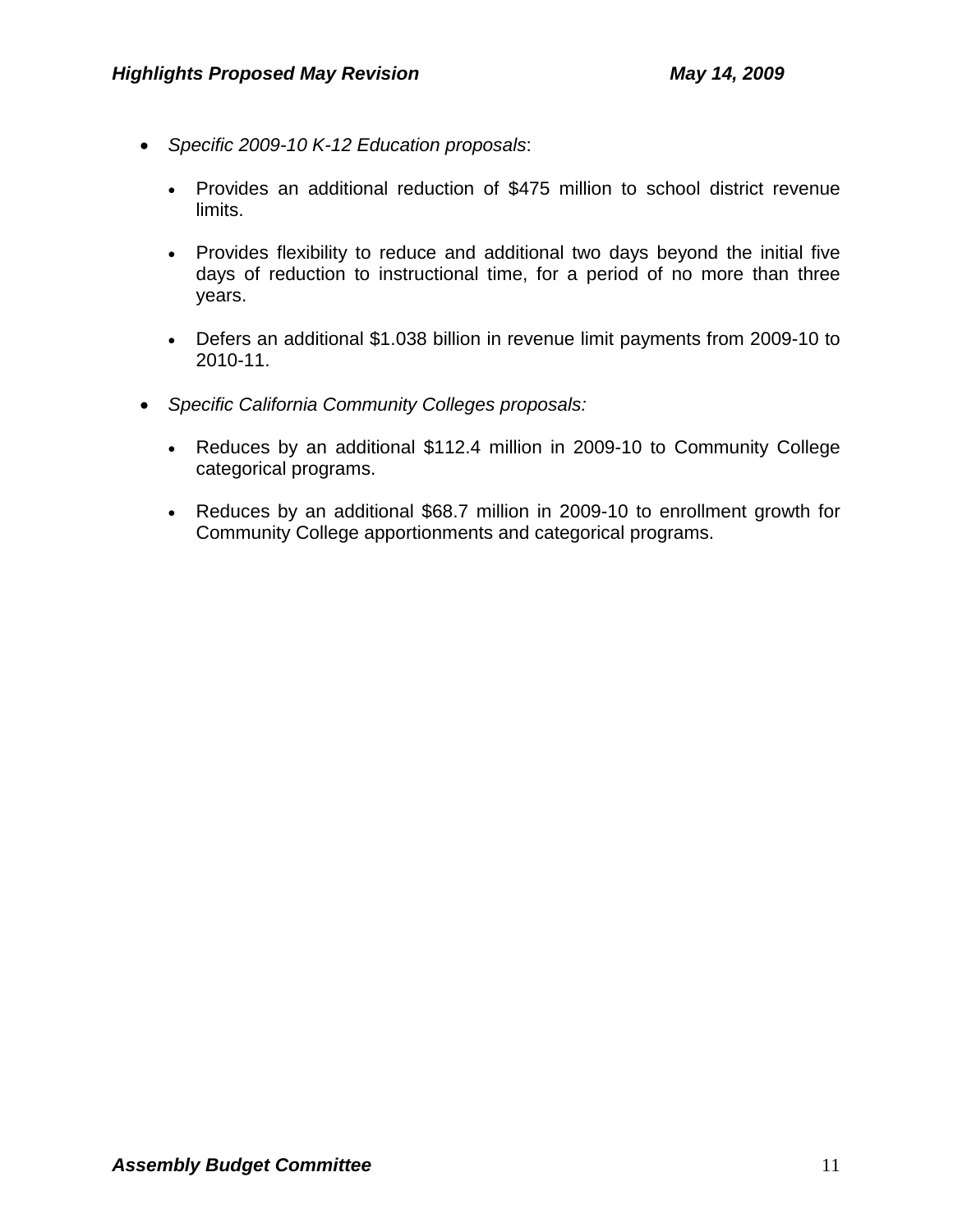# **HIGHER EDUCATION**

## **California Student Aid Commission**

#### *Key Proposals:*

- Eliminates new awards for the Competitive Cal Grant program, savings of \$52.9 million.
- Freezes income eligibility for a savings of \$7 million.
- Reduces maximum awards for students attending private institutions from \$9,708 to \$8,322, for a savings of \$11 million.
- Partially decouples award levels from UC and CSU fee increases, for a savings of \$16.6 million.
- Consolidates the California Student Aid Commission and California Postsecondary Education Commission.

### **University of California**

### *Key Proposals:*

• Proposes to reduce UC's support budget by \$510 million in the current year, without violating the Federal Stimulus MOE Requirement. This amount is anticipated to be fully offset with State Fiscal Stabilization Fund allocations based on the formulas prescribed in federal law, of which \$268.5 million was allocated in April 2009.

- Proposes to eliminate \$31.3 million for academic preparation and education programs at UC.
- Proposes to reduce funding by \$50 million to UC's support budget.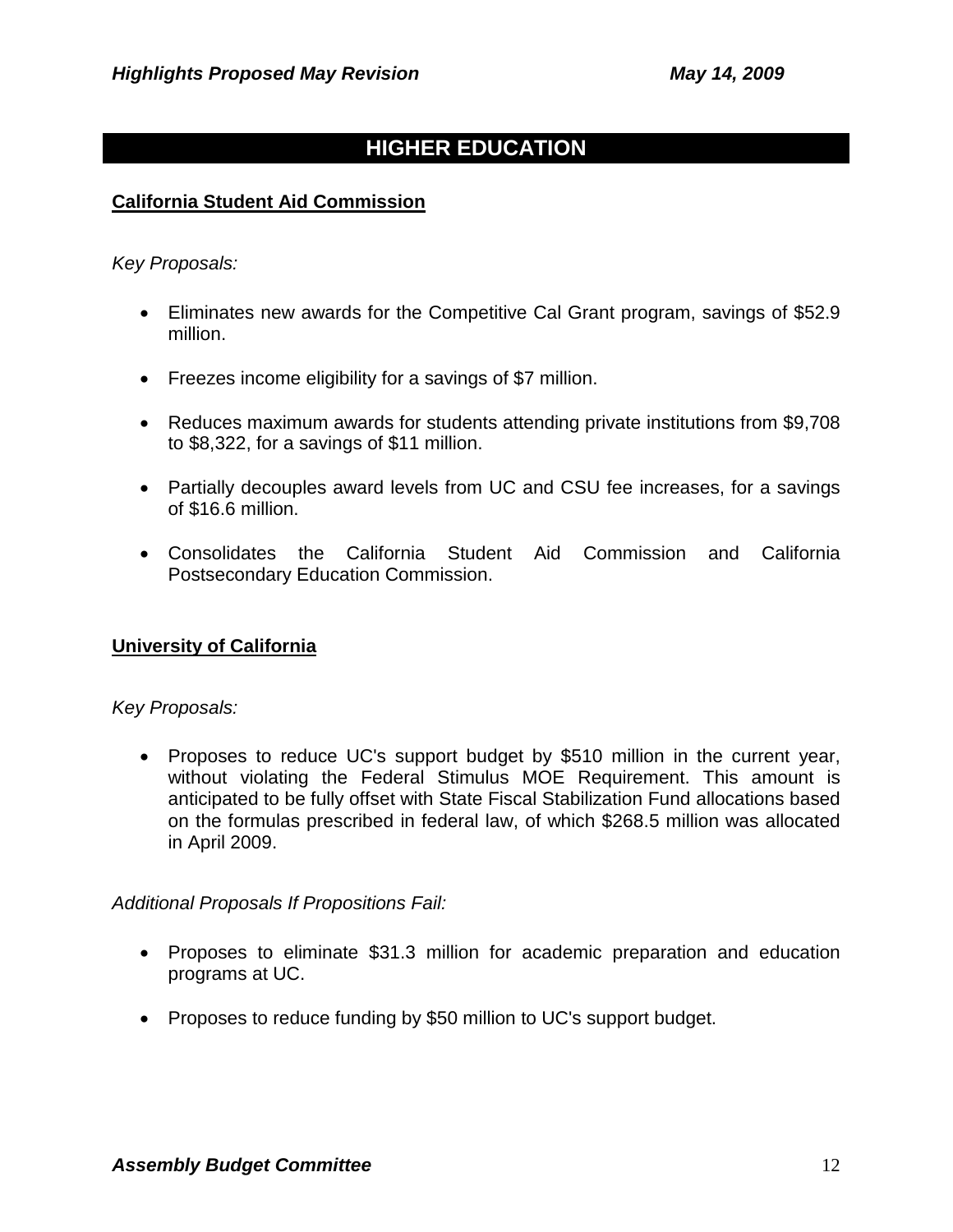# **California State University**

## *Key Proposals:*

• Proposes to reduce CSU's support budget by \$510 million in the current year, without violating the Federal Stimulus MOE Requirement. This amount is anticipated to be fully offset with State Fiscal Stabilization Fund allocations based on the formulas prescribed in federal law, of which \$268.5 million was allocated in April 2009.

- Proposes to eliminate \$18.6 million for academic preparation and education programs at CSU.
- Proposes to reduce funding by \$100 million to CSU's support budget.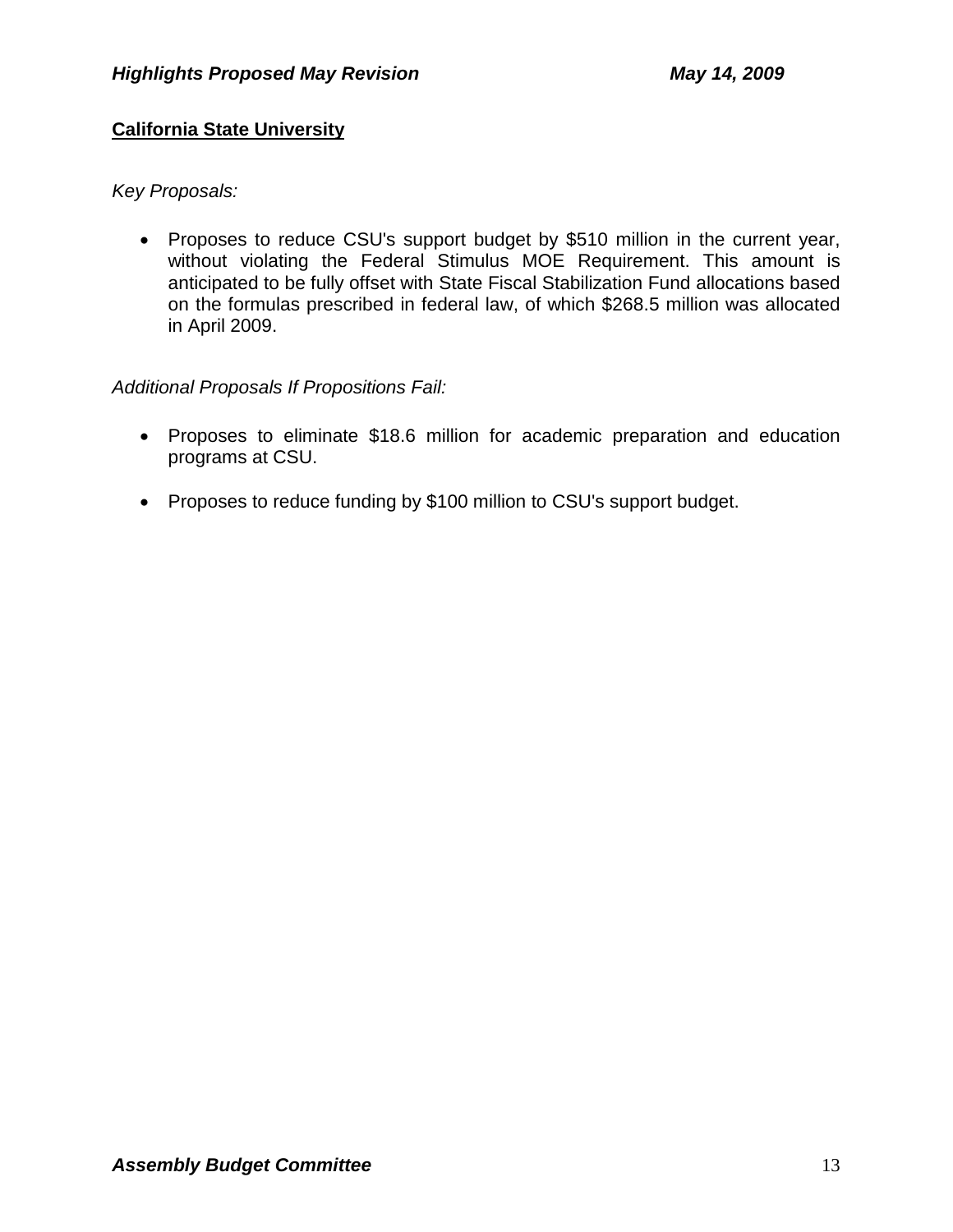# **Transportation – Spillover funds**

*Key Proposals:* 

- Proposes to use \$336 million in projected "spillover" revenues to fund transit bond debt service costs that would otherwise have been paid for with General Funds.
- Spillover revenues occur when revenue derived from sales taxes on gasoline is proportionately higher in relationship to revenue derived from all taxable sales (generally reflecting higher gas prices).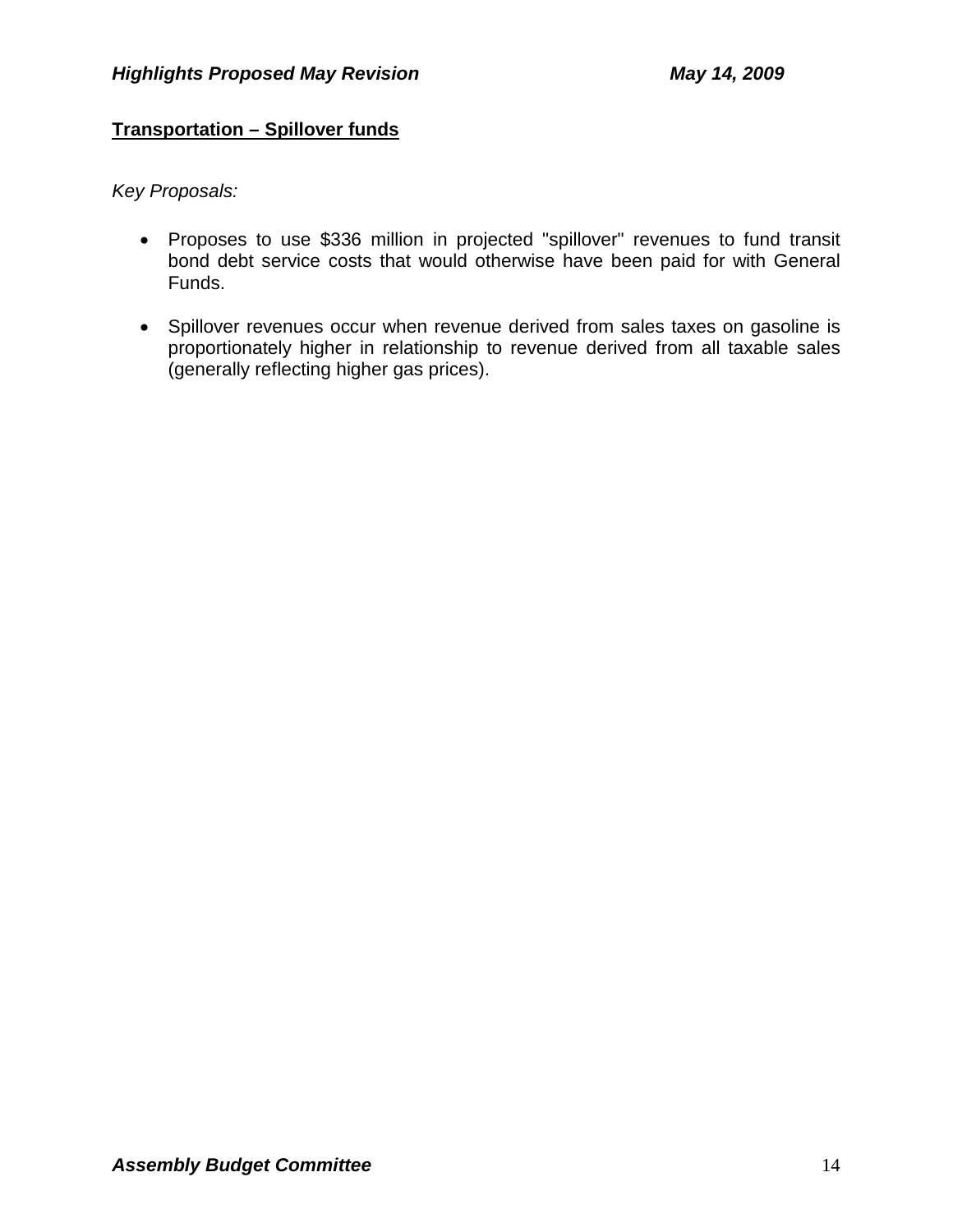# **HUMAN SERVICES**

#### **Department of Social Services**

#### *Key Proposals:*

- Resurrects reduction proposals for CalWORKs, the program serving families whose incomes are not adequate to meet their basic needs, for a General Fund savings of \$156.7 million. This proposal, which would become effective October 1, 2009, would: (1) modify the Safety Net program by continuing benefits for families beyond their 60-month time limit only if they meet federal work participation requirements, (2) provide cash aid for families receiving child-only benefits in a manner consistent with other CalWORKs families, (3) institute a face-to-face self-sufficiency review every six months with a county worker for CalWORKs families who are not meeting work requirements, and (4) reduce the CalWORKs maximum aid payment standard by an additional six percent. In the February 2009 Special Session, the CalWORKs grants were reduced by 4 percent, effective July 1, 2009, under the assumption that federal funds would not be received at a \$10 billion level. In a high cost county, starting July 1, the monthly grant for a family of three would be reduced from \$723 to \$694. An additional six percent grant cut would take the grant down by \$42 to \$652. The monthly grant level was \$694 twenty years ago in 1989.
- Reinserts the proposal to reduce Supplemental Security Income/State Supplementary Payment (SSI/SSP) grants to the minimum federally allowed levels for individuals and couples, for a General Fund savings of \$248.5 million. In the February 2009 Special Session, the SSI/SSP grant were reduced by 2.3 percent, or \$20 for individuals and \$35 for couples per month, effective July 1, 2009, under the assumption that federal funds would not be received at a \$10 billion level. This proposal would further reduce grants to the minimum allowed effective September 1, 2009, reducing the maximum grant for an aged/disabled individual from \$850 to \$830 per month and the maximum grant for aged/disabled couples from \$1,489 to \$1,407 per month.
- Resurrects the proposal to limit In-Home Supportive Services (IHSS) Domestic and Related Services to those most functionally impaired for a General Fund savings of \$40.8 million. This proposal has been rejected in past budget iterations to preserve these services for aged, blind, and disabled persons who are unable to remain safely in their homes without such assistance.
- Further limits the IHSS Share-of-Cost Buyout to the most functionally impaired for a General Fund savings of \$38.2 million. In the February 2009 Special Session, this proposal was adopted, under the assumption that federal funds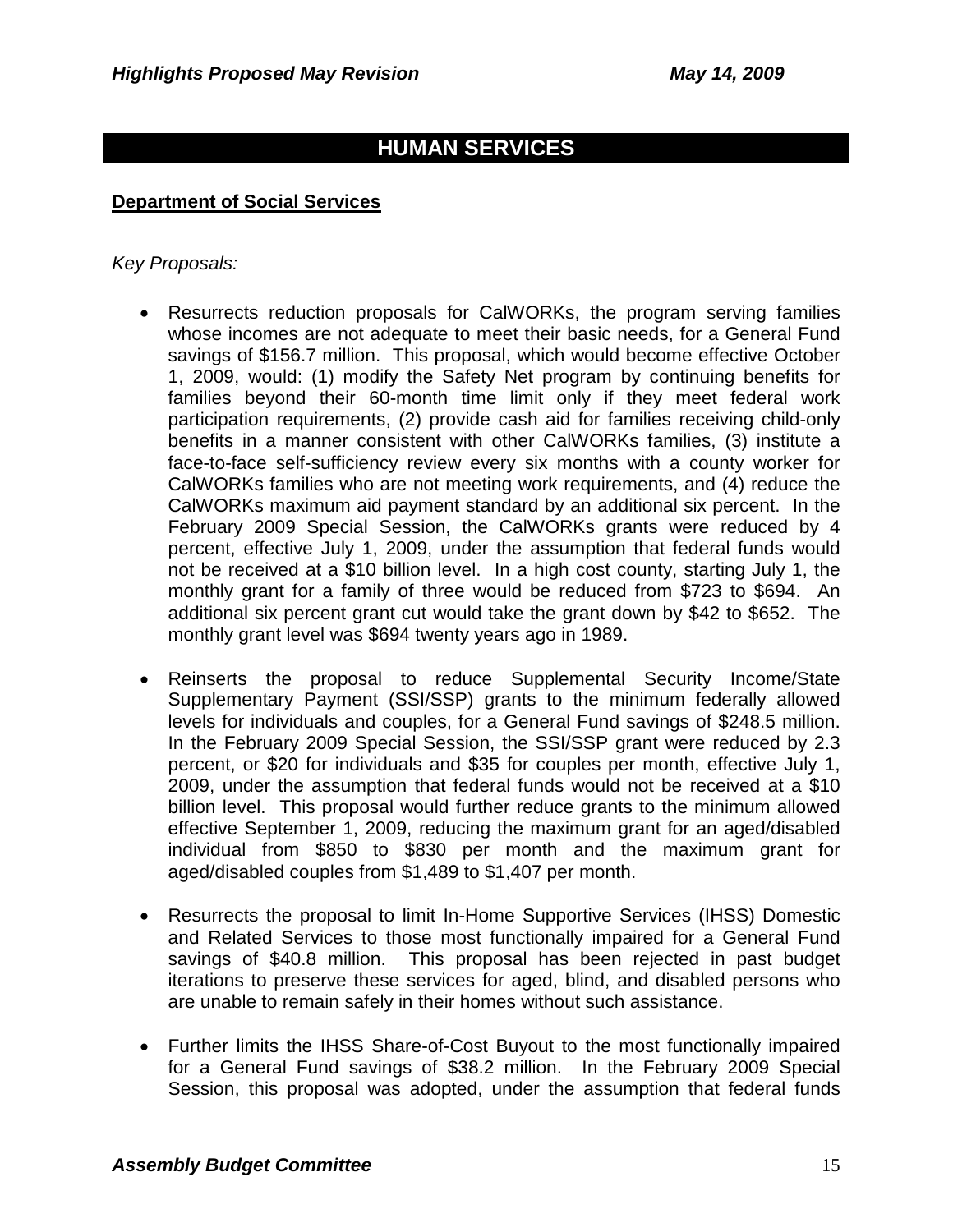would not be received at a \$10 billion level, to take effect July 1, 2009 on prospective cases only. This proposal, which would become effective October 1, 2009, would target the state buyout program, which reduces the costs IHSS recipients whose Medi-Cal share of cost is higher than their IHSS share of cost must incur before receiving subsidized services to persons with the most severe needs.

- Further limits state participation in IHSS wages for a General Fund savings of \$114.1 million. In the February 2009 Special Session, state participation in wages was reduced from \$12.10 to \$10.10, combining wages and benefits, per hour effective July 1, 2009, under the assumption that federal funds would not be received at a \$10 billion level. This proposal, which would become effective October 1, 2009, would further reduce state participation in the wages to the state minimum wage of \$8.00 per hour, plus \$0.60, per hour for health benefits, or \$8.60, the proposal previously submitted by the Administration.
- Proposes to significantly increase the prevention and detection of fraud within the IHSS program, resulting in General Fund savings of \$15.8 million. The Administration states that this proposal will ensure that scarce resources are being used to serve eligible people and to pay for actual services rendered rather than misdirected.
- Eliminates the Cash Assistance Program for Immigrants (CAPI) and the California Food Assistance Program (CFAP) effective October 1, 2009 for a combined General Fund savings of \$120.2 million. The CAPI allows approximately 12,000 aged, blind, and disabled legal immigrants, who would be eligible for the SSI/SSP program but for their immigration status, to receive cash assistance. The CFAP provides benefits to more than 22,000 low-income legal non-citizens between the ages of 18 and 65, who meet all the eligibility requirements for the federal Food Stamp program but have resided in the United States for less than five years.
- Claims savings of \$31 million for the federally-subsidized Kinship Guardianship Assistance Payment Program if all cases are ultimately eligible for federal support. The recently enacted federal Fostering Connections to Success and Increasing Adoptions Act makes federal funding available for certain guardianship agreements that provide children who would otherwise be in the foster care system with a permanent and stable living arrangement with a relative family member. The Administration wrote to federal Health and Human Services Secretary Sebelius on May 13, 2009 requesting that federal guidance on this legislation be amended to allow California's 16,000 existing guardianship agreements in the Kinship-Guardianship Agreement Payment (KinGAP) program to also be eligible for federal funding.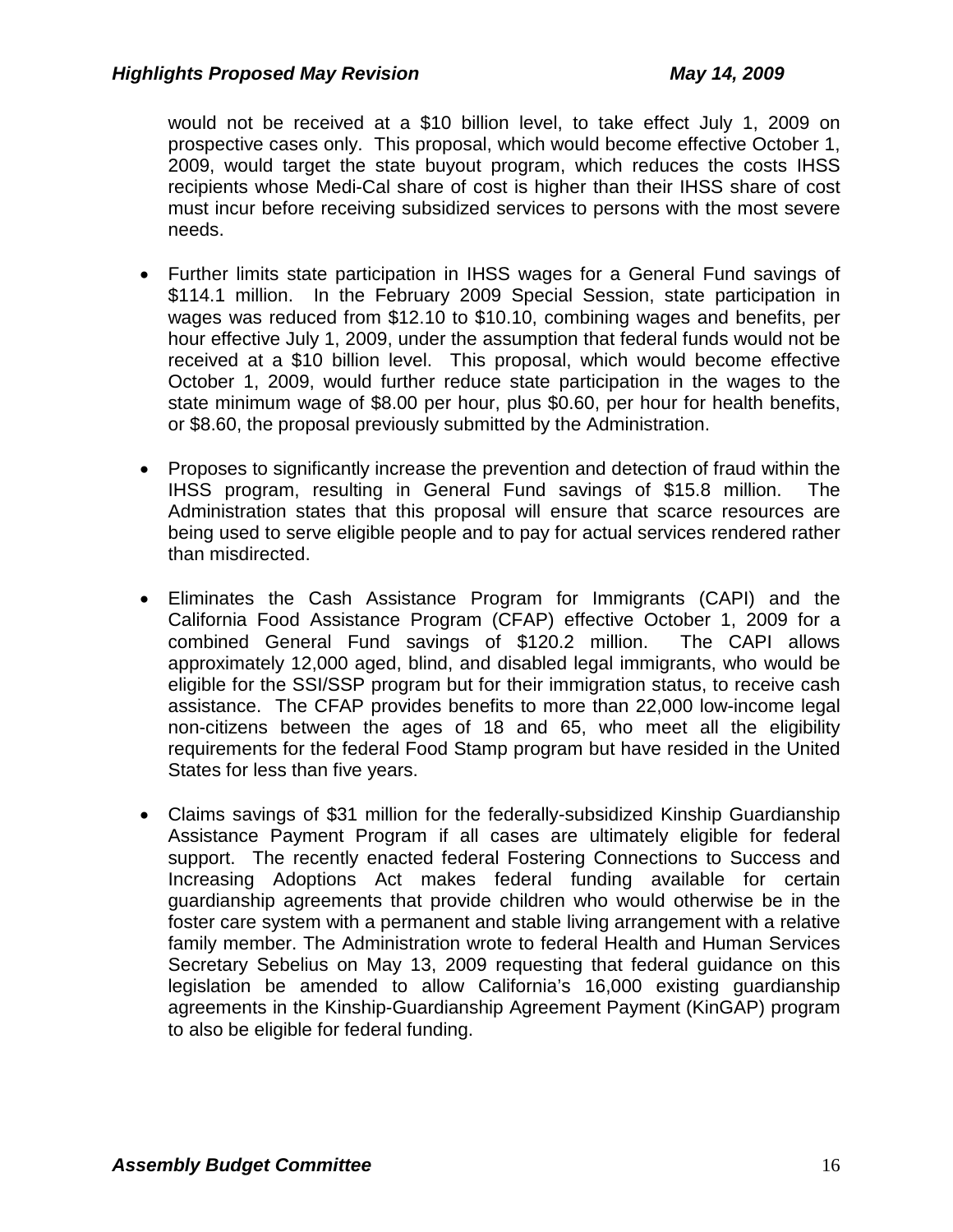*Additional Proposals If Propositions Fail:*

- Proposes a General Fund reduction of \$301.5 million for IHSS Cost Containment. Specifically, effective October 1, 2009, individuals who require minimal physical assistance from another person to perform an activity would no longer receive domestic and related services, and individuals needing only supervision from another person to perform an activity would no longer be eligible for IHSS services.
- Proposes a General Fund reduction of \$13.9 million to reduce Group Home, Foster Family Agency, and Specialized Care and Clothing Allowance Rates by ten percent.
- Proposes a General Fund reduction of ten percent or \$70 million to the allocation to counties for Child Welfare Services. Under this proposal, counties would be forced to prioritize remaining funds to protect the health and safety of children and their families, and appropriately address federal outcome requirements.

# **Department of Alcohol and Drug Programs**

*Proposals If Propositions Fail:*

- Resurrects a proposal to reduce rates by 10 percent for all Drug Medi-Cal treatment modalities for a General Fund savings of \$8.8 million. This program funds substance abuse treatment services for Medi-Cal eligible individuals.
- Eliminates all funding, \$108 million General Fund, for Substance Abuse Treatment and Crime Prevention. As enacted, the Substance Abuse and Crime Prevention Act (SACPA), also known as Prop. 36, guaranteed state funding for only the first 5 years, 2001 through 2006. This proposal eliminates \$108 million General Fund for SACPA (\$90 million) and the Substance Abuse Offender Treatment Program (\$18 million).

### **Department of Developmental Disabilities**

• Proposes a \$224 million General Fund unallocated reduction for the Developmental Services budget. The Regional Centers (RC) are already required to identify program changes to achieve \$100 million in General Fund savings pursuant to the early 2009 Budget Act. The Department of Developmental Services has worked with stakeholders to develop proposed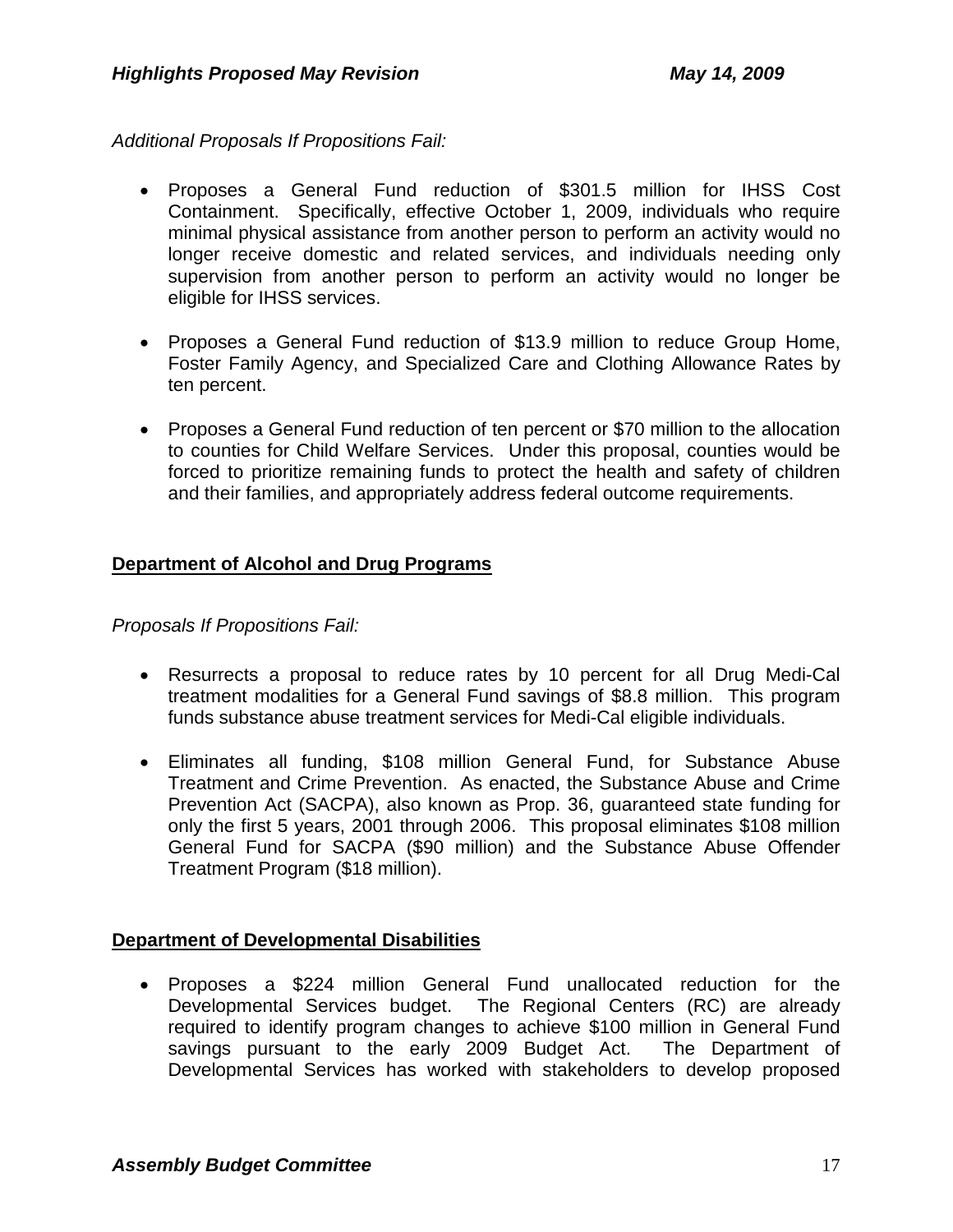changes to RC services to achieve required savings. The Administration states that this collaborative process should continue to achieve the new savings target.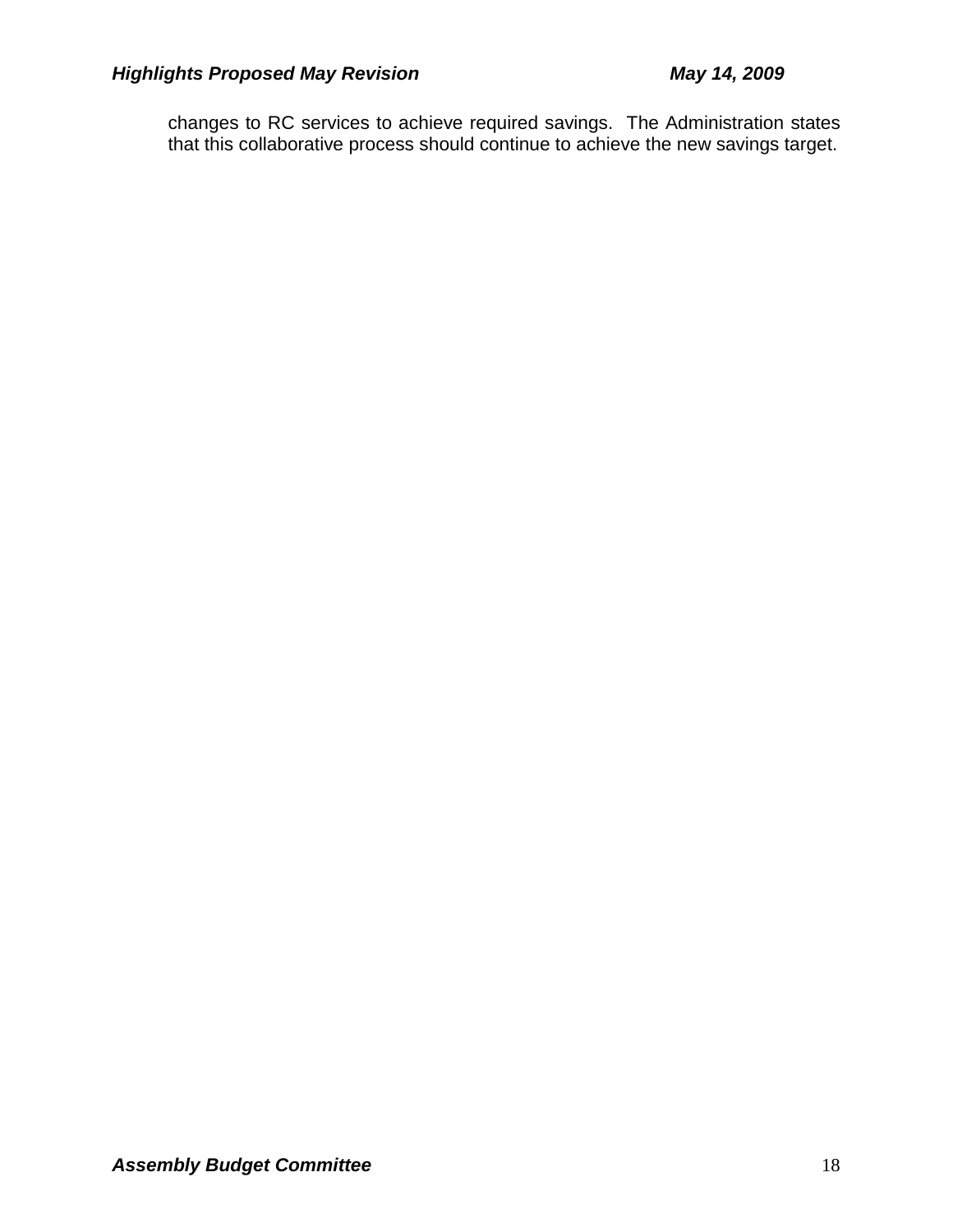# **HEALTH SERVICES**

#### **Department of Health Care Services**

#### *Key Proposals:*

- Proposes a new federal waiver to provide flexibility to allow the state to find savings of \$750 million (General Fund) in the Medi-Cal program.
- Limits Medi-Cal benefits to newly qualified immigrants and PRUCOL to emergency services only, exempting minors up to age 20 and pregnant women, for a savings of \$125 million.
- Implements new federal and state drug pricing policies, for a savings of \$75 million.
- Increases anti-fraud efforts in adult day health care, pharmacy, physicians, durable medical equipment and transportation, for a savings of \$47.9 million in 2009-10, and \$87 million in out years. Start-up costs of \$3.4 million.
- Reduces payments to private hospitals by ten percent, for a savings of \$20 million.
- Rolls back rate increases for family planning services to 2007 levels, for a savings of \$36.8 million.

- Reduces Adult Day Health Care coverage to three days per week, for a savings of \$25.5 million.
- Increases fees paid by skilled nursing facilities by expanding the amount of revenue upon which the AB 1629 fee is based, to include Medicare revenue, for increased revenue to the State of \$18.3 million.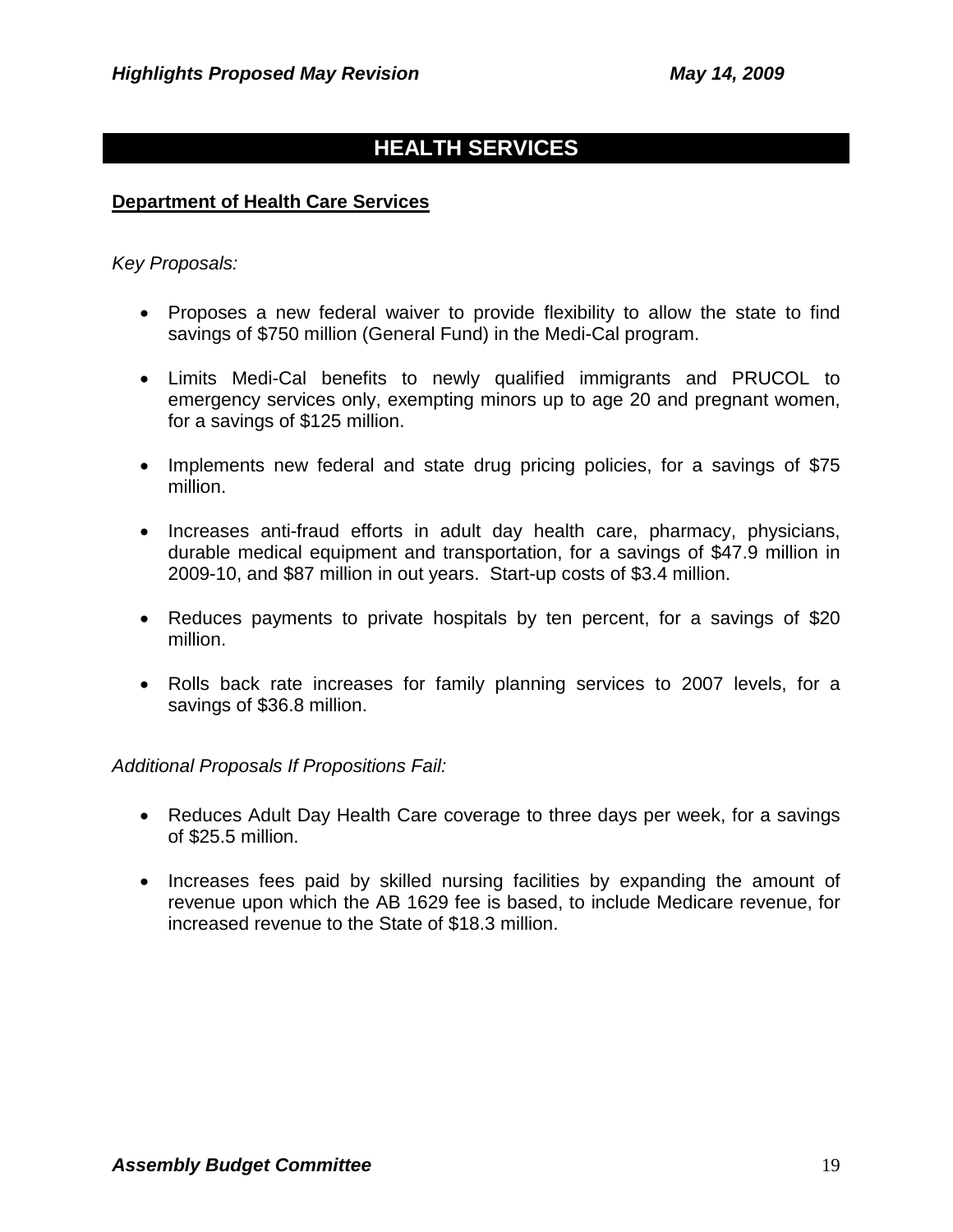# **Managed Risk Medical Insurance Board**

*Key Proposals:* 

• Eliminates certified application assistance which pays individuals to help families enroll their children in health insurance coverage, for a savings of \$2.7 million.

# *Additional Proposals If Propositions Fail:*

• Rolls back eligibility in the Healthy Families Program from 250 to 200 percent of the federal poverty level, for a savings of \$54.5 million.

# **Department of Public Health**

*Additional Proposals If Propositions Fail:*

- Cuts HIV Education and Prevention grants to local jurisdictions, for a savings of \$24.6 million.
- Cuts maternal, child, and adolescent health grants to local health jurisdictions, for a savings of \$10 million.
- Suspends the Children's Dental Disease Prevention Program that provides dental services to 300,000 low-income school children annually, for a savings of \$2.9 million.
- Shifts \$60 million in Prop 99 funds to Medi-Cal. These funds currently support county health programs, clinics, Breast Cancer Early Detection, Asthma, Major Risk Medical Insurance Program and Access for Infants and Mothers programs.
- Cuts funding for domestic violence shelters, for a savings of \$20.5 million.

# **Emergency Medical Services Authority**

*Additional Proposals If Propositions Fail:*

• Eliminates funding for the California Poison Control System, which provides immediate free treatment advice and assistance over the phone, for a savings of \$5.9 million.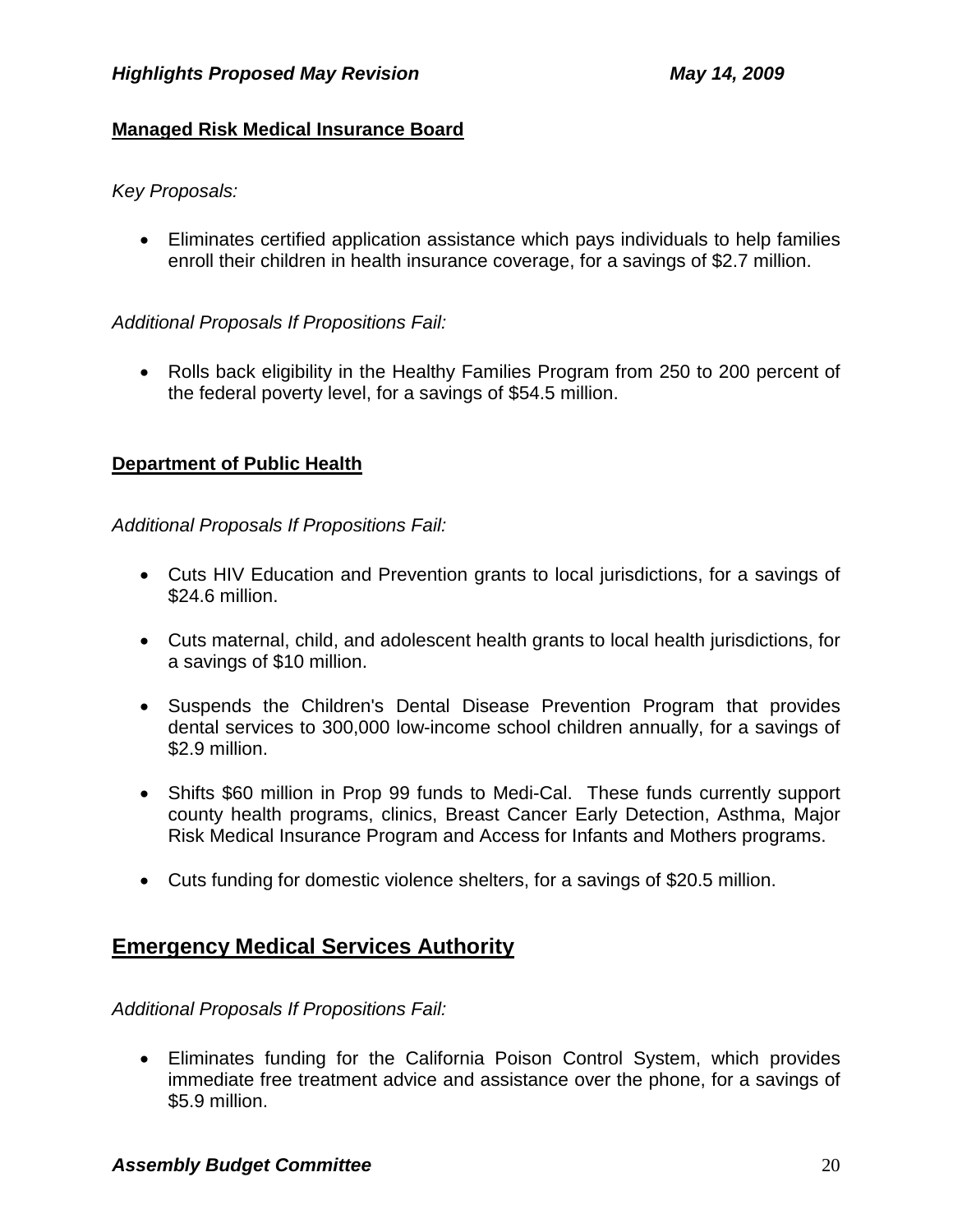# **NATURAL RESOURCES AND ENVIRONMENTAL PROTECTION**

#### **Department of Conservation**

#### *Key Proposals:*

• Eliminates "Williamson Act" payments to counties for Agricultural and Open Space Land Preserves. These subventions currently backfill a portion of revenue lost by local governments when they enter into voluntary agreements with land owners for lower property tax assessments when those land owners agree to use the land only for agricultural or open space purposes. Also discussed under the Local Government heading.

### **Department of Fish and Game**

*Key Proposals:* 

• Proposes \$30 million loan to the General Fund from the Fish and Game Preservation Fund.

### **Department of Forestry and Fire Protection**

#### *Key Proposals:*

• Proposes an interagency agreement to use \$24.9 million from the Legislature's budget to fund baseline General Fund costs at the Department of Forestry and Fire Protection. Prior to this proposal, this funding was used for special fund supported unemployment insurance costs at the Employee Development Agency.

### *Additional Proposals If Propositions Fail:*

• Increases the Emergency Response Initiative surcharge on residential and commercial property insurance policies from 2.8 percent, as proposed in the January 10 budget, to 4.8 percent. This surcharge would average approximately \$48 a year per insurance policy holder and generate \$120 million in additional revenue in 2009-10. This proposal would delay all enhancements to emergency response proposed in the January 10 budget, generate \$78 million in General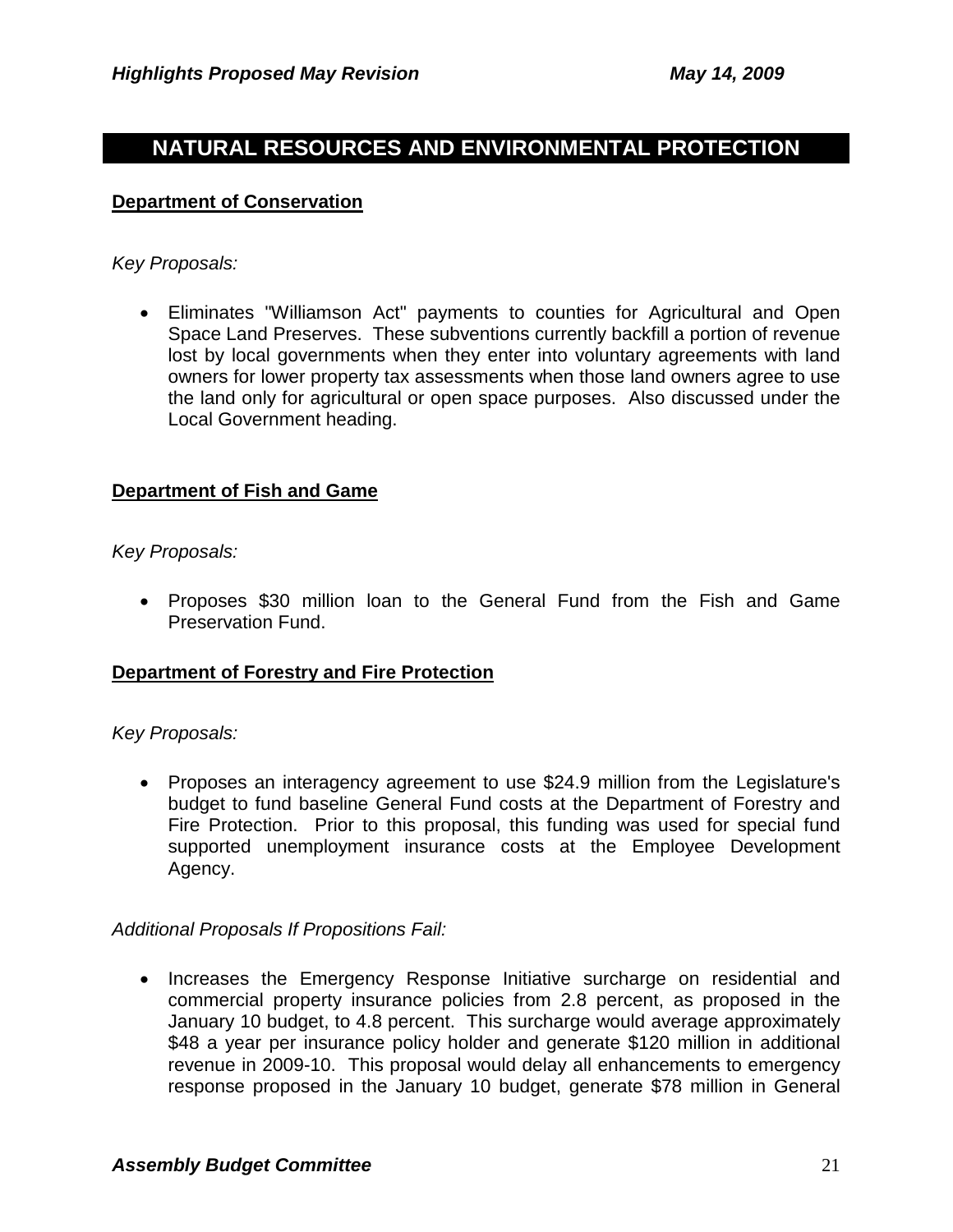Fund savings by offsetting current baseline costs for CAL FIRE and provide assistance to local agencies that participate in the statewide mutual aid system.

#### **Department of Water Resources**

*Key Proposals:* 

• Shifts flood protection activities for floodplain evaluations and mapping and support for Delta levees to Proposition 1E from the General Fund. This proposal will generate \$7 million in temporary savings.

# **Offshore Oil Drilling**

### *Key Proposals:*

• Proposes legislation authorizing the state to enter into a lease for the extraction of oil or gas from state owned tied and submerged lands in the California Coastal area off the Santa Barbara coast known as Tranquillon Ridge. This proposal is anticipated to generate \$100 million in royalties in 2009-10 and \$1.8 billion in royalties of the next 14 years.

### **Department of Parks and Recreation**

*Key Proposals If Propositions Fail:*

• Increases fees in parks with high visitation and establish new fees in Old Town San Diego and Sonoma Coast State beaches to achieve a projected General Fund savings of \$5.6 million ongoing.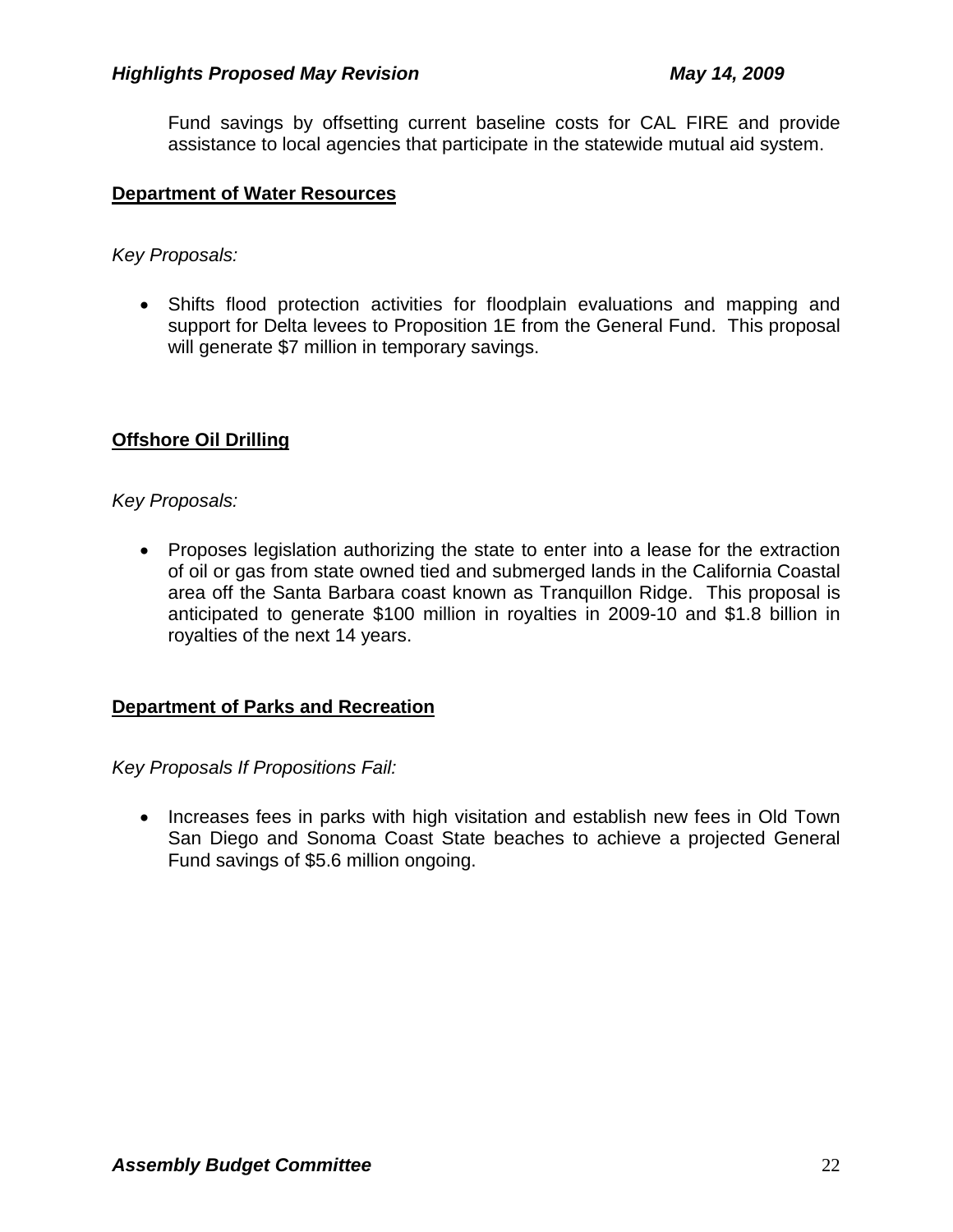# **PUBLIC SAFETY**

## **Department of Corrections and Rehabilitation**

*Additional Proposals If Propositions Fail:*

- Reduces \$182.1 million related to targeted reductions in the state prison population by proposing approval of, as appropriate, applications for commutation of sentences submitted by undocumented immigrants in our prison system and having them immediately deported by Federal Immigration and Customs Enforcement. Targeted commutations would provide necessary savings during this unprecedented fiscal crisis. Currently there are approximately 19,000 undocumented immigrants in our prison system.
- Reduces \$99.9 million as a result of changing sentencing options for low-level offenders by eliminating the current sentencing options for specified crimes that may be treated either as felonies or misdemeanors, making them punishable by a jail term rather than state prison. This is proposal will prioritize the incarceration and rehabilitation of the most serious offenders.

### **Department of Veterans Affairs**

#### *Key Proposals:*

• Increases revenue by \$2.8 million due to adjusting fees collected from the residents of the Veterans Homes. Currently, residents pay fees on a percentage of income, up to a dollar cap, based on the level of care. This proposal would increase fees by removing the dollar cap, increasing the percentage for the Residential Care for the Elderly, and revise the fee structure for non-veteran spouses to more accurately reflect their share of cost. This proposal was included in the Governor's Budget but not adopted as part of the 2009 Budget Act.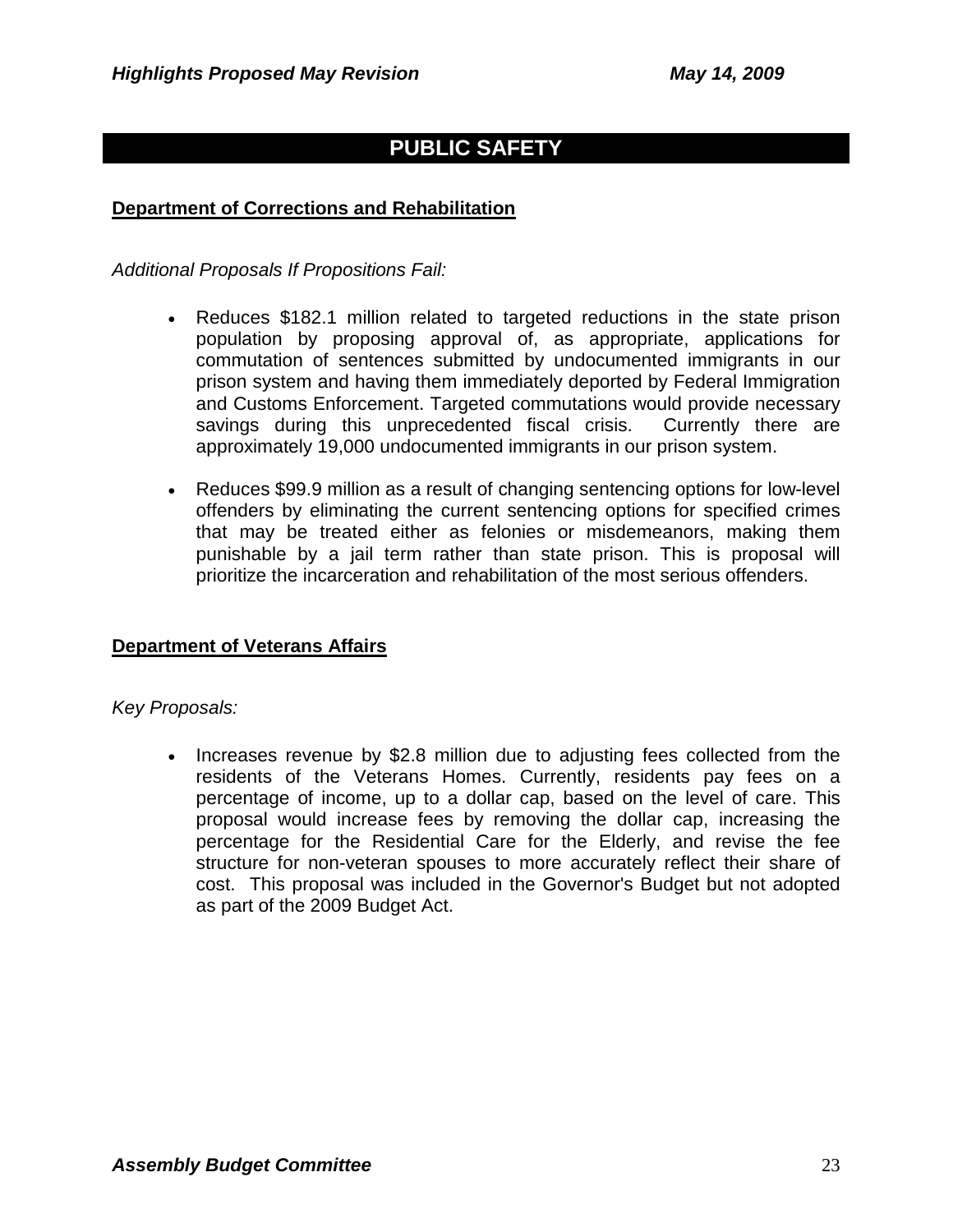# **GENERAL GOVERNMENT**

#### **State Compensation Insurance Fund**

#### *Key Proposals:*

- Proposes the State sell a portion of the State Compensation Insurance Fund (SCIF) to a private entity for an estimated \$1 billion. The SCIF would remain the "insurer of last resort".
- SCIF was established in 1914 as a self-supporting, non-profit enterprise that provides workers' compensation insurance to California employers with no financial obligation to the public.

#### **Public Employees' Retirement System (PERS)**

*Key Proposals:* 

- Proposes to reduce health care expenditures for state employee health coverage by an estimated \$132.2 million, beginning in January 2010, by contracting for lower cost health care coverage either through CalPERS or directly from an insurer.
	- This change could conflict with existing collective bargaining contracts. Savings estimates are very difficult to project.
- Proposes to reduce the state's Other Post Employment Benefits (OPEB) unfunded liability by 38 percent over the next 30 years by requiring that new employees work for 25 years or more before becoming eligible for lifetime health benefits (vesting).
	- This proposal will not provide savings for at least 25 years, as it only applies to new employees.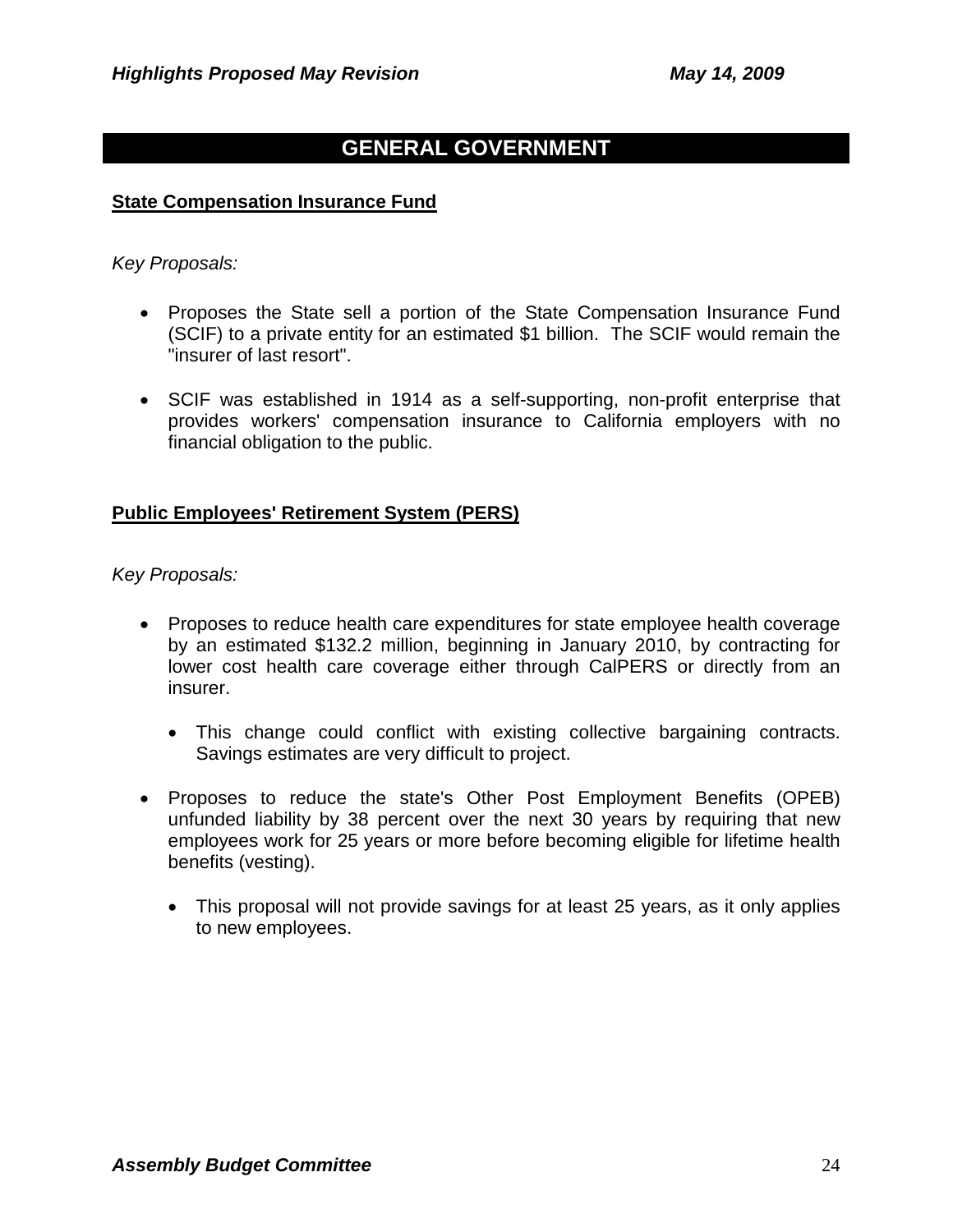# **Department of Industrial Relations**

*Key Proposals:* 

- Shifts the General Fund portion of the Department of Industrial Relations (DIR) budget to fee-support.
	- Employer fees will be increased to fund the Occupational Safety and Health Program and the Labor Standards Enforcement Program. Similar fees on employers were increased in the 2008-09 budget to address funding shortfalls.
	- Ongoing cost reductions beginning in 2010-11 will produce over \$60 million in GF savings.

# **Department of General Services**

*Key Proposals:* 

• Delays repairs to the State Capitol building and park for one year, providing \$6.6 million in savings.

# **California Science Center**

*Key Proposals:* 

- Proposes to transfer the operations of the California Science Center to a not-forprofit entity or an appropriate governmental entity.
- Proposes to also delay the opening of the Science Center Phase II project by one year for a savings of \$2.8 million.
- It is unclear the intent of delaying the opening of Phase II if the State's General Fund responsibility is to be transferred to an external entity.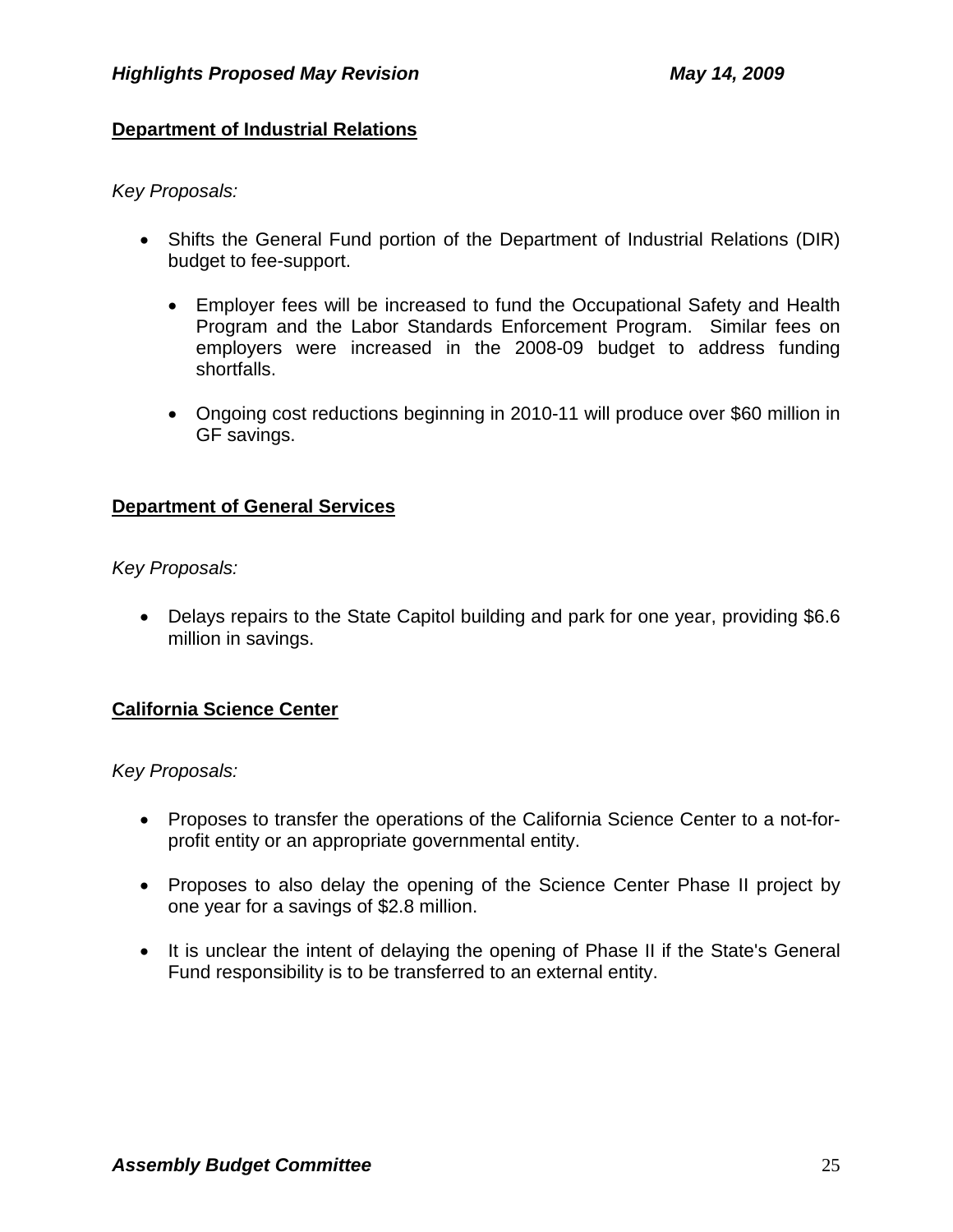# **LOCAL GOVERNMENT**

### **Open Space (Williamson Act) Subventions**

*Key Proposals:* 

• Eliminates state subventions to local governments (primarily counties) under the Williamson Act Program for a General Fund savings of \$34.7 million. Under this longstanding program, the state backfills a portion of the revenue lost by local governments when they enter into contracts with land owners to limit property tax assessments for lands that are maintained as open space or agriculture lands. Also discussed under the Resources heading.

#### **Borrowing from Local Governments**

*Additional Proposals If Propositions Fail:*

• Borrow \$1.982 billion from local governments through the suspension of Proposition 1A (of 2004). Suspension, which requires legislation, allows the state to divert to schools up to 8 percent of property tax revenues of cities, counties and special districts to counties and special districts. Repayment with interest must be made within three years. The May Revision also proposes legislation to authorize a joint powers authority to facilitate local government borrowing against the state's repayment promise. (This proposal also is included under the Borrowing heading in this document.)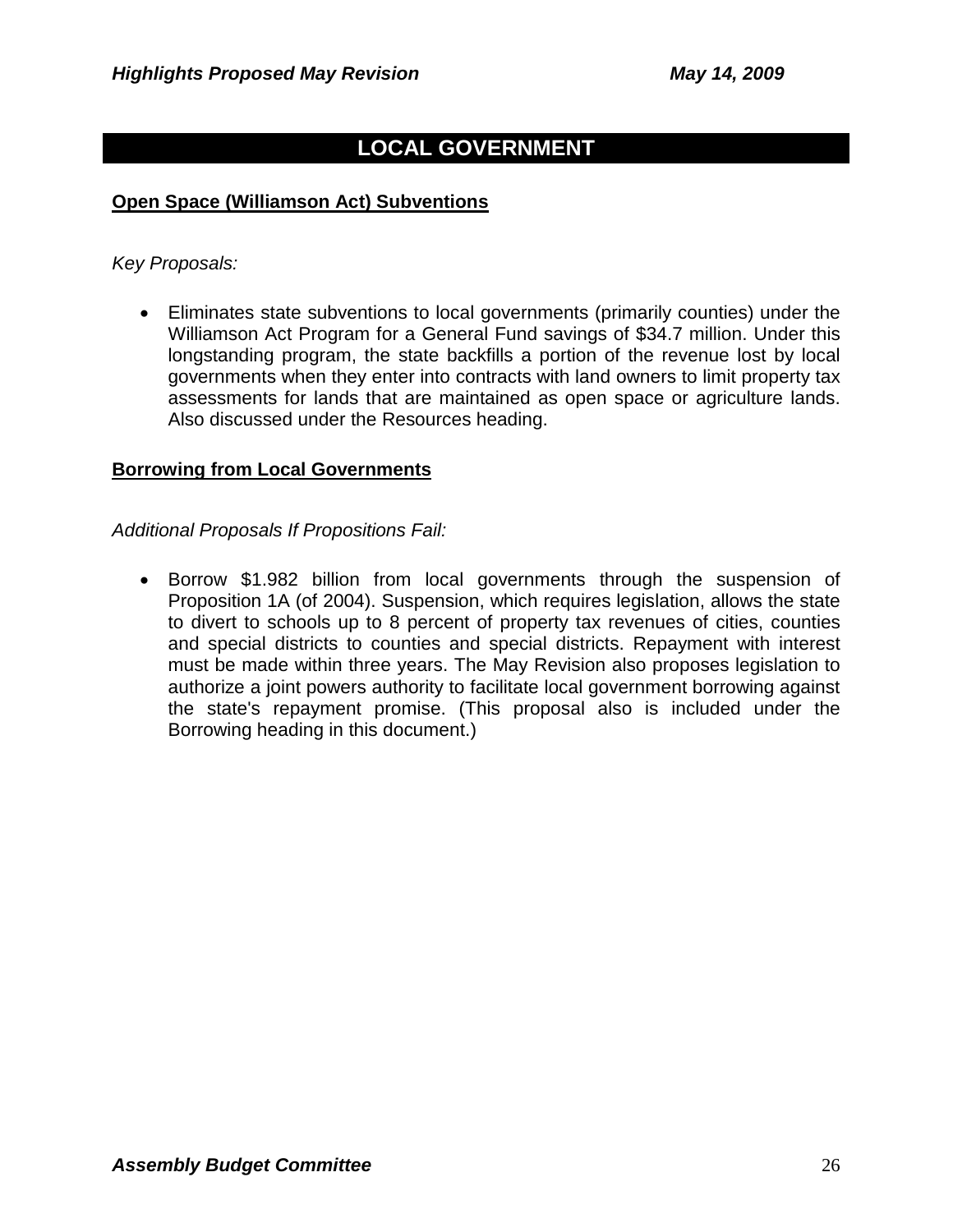# **TAXATION AND REVENUE**

#### **Revenue Accelerations**

#### *Key Proposals:*

• Accelerates \$610 million of Personal Income Tax and Corporation Tax revenues into 2009-10 by increasing the June (second) quarterly estimated payment form the current 30 percent of tax annual tax liability to 40 percent, beginning June 2010. The percentage due with the first quarterly estimated tax payment (due in April) is 30 percent, so the total amount due in the first half of the year would be 70 percent. However, the proposal would eliminate the third quarterly estimated payment (now 20 percent of annual liability) and increase the final quarterly payment (due in December) from the current 20 percent to 30 percent of annual tax liability.

#### *Additional Proposals If Propositions Fail:*

• Increase payroll withholding schedules by 10 percent, effective January 2010, to accelerate \$1.7 billion of Personal Income Tax revenue into 2009-10.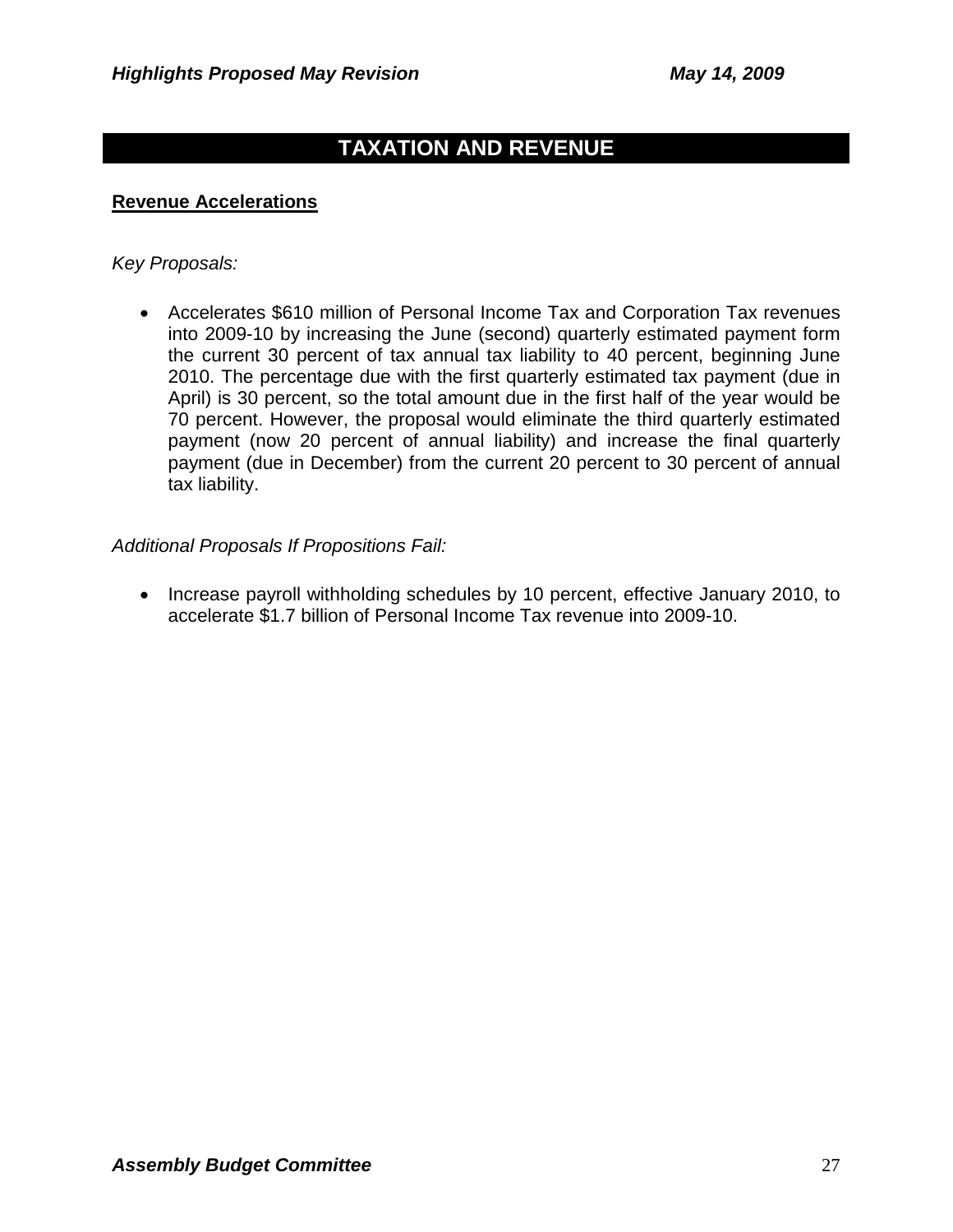# **BORROWING**

#### **Revenue Anticipation Warrants (RAWs)**

#### *Key Proposals:*

• Proposes selling RAWs—state short-term cash-flow borrowing from investors, which would be repaid in the following fiscal year (2010-11)—and scoring \$6 billion of the RAW proceeds as an expenditure offset in 2009-10.

- Borrow \$1.982 billion from local governments through the suspension of Proposition 1A (of 2004). Suspension, which requires legislation, allows the state to divert to schools up to 8 percent of property tax revenues of cities, counties and special districts to counties and special districts. Repayment with interest must be made within three years. The May Revision also proposes legislation to authorize a joint powers authority to facilitate local government borrowing against the state's repayment promise.
- Reduces the amount of RAWs used as a budget offset by \$500 million (to \$5.5 billion). This May Revision indicates that the rational for this reduction is to limit overall amount of on-budget borrowing in light of the additional \$2 billion borrowing from local governments proposed under the contingency plan if the May 19<sup>th</sup> propositions fail (as discussed above).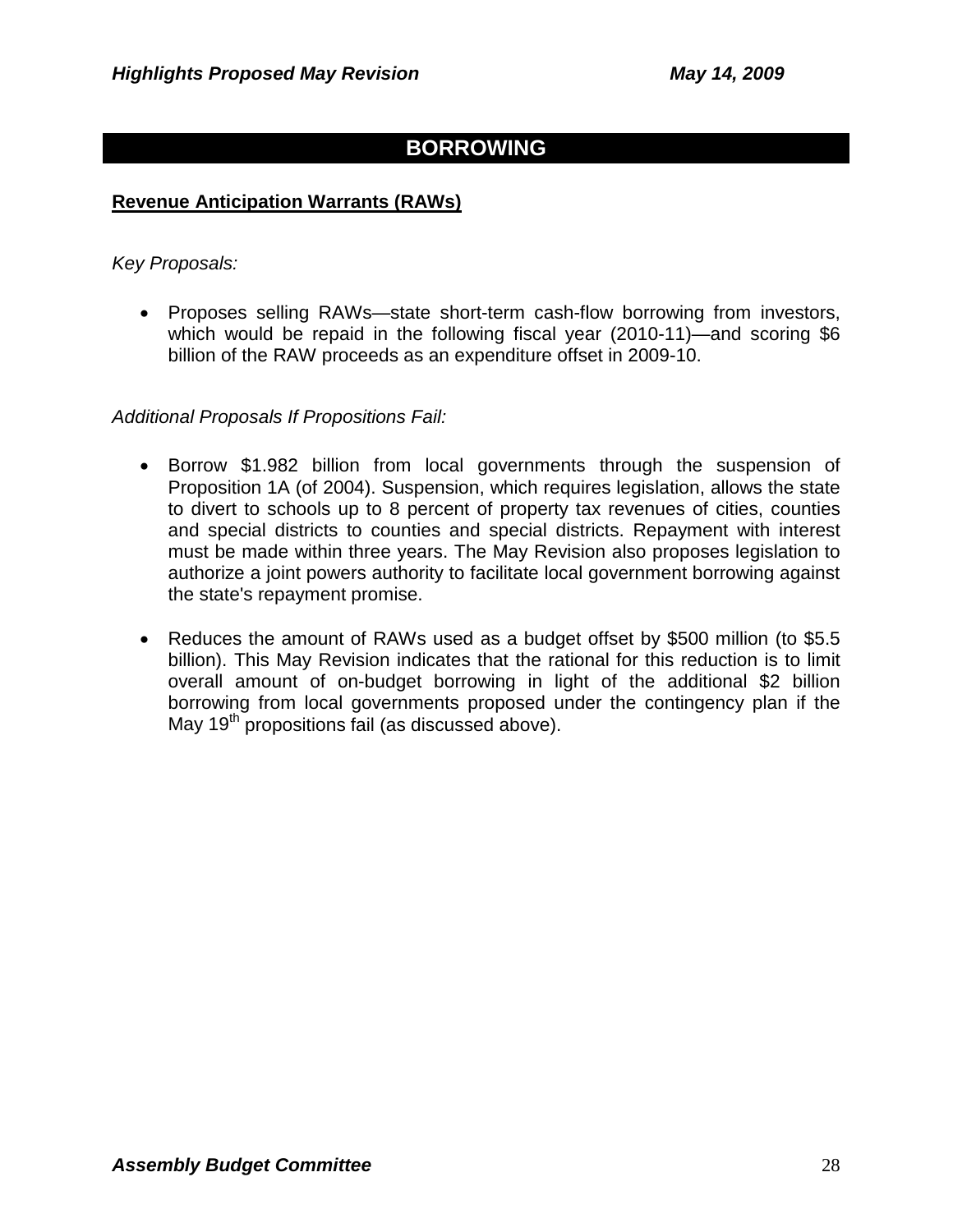# **REORGANIZATION, CONSOLODATION, AND CAPITALIZING ON STATE ASSETS**

The Governor's May Revision proposes to reorganize, consolidate, and eliminate a number of Departments, Boards, and Commissions. Many of these proposals carry out policies first initiated in the California Performance Review conducted in Governor's Schwarzenegger's second year in office. The Administration also proposes to "capitalize state assets" through the leasing, selling, and refinancing of state-owned property to maximize cash benefits.

*Reorganizations and Consolidations:*

- Consolidates and reorganizes functions from twelve different entities into a single Department of Energy.
- Consolidates and realigns recycling and cleanup, spill prevention and pollution prevention programs, and eliminates the Integrated Waste Management Board.
- Consolidates the Department of Corporations, Department of Financial Institutions, Department of Real Estate, and Department of Real Estate Appraisers.
- Consolidates the Franchise Tax Board (FTB), the Board of Equalization (BOE), and Employment Development Department (EDD).
- Eliminates the Department of Boating and Waterways and transfers its functions to the Department of Parks and Recreation.
- Consolidates the Postsecondary Education Commission and the Student Aid Commission.
- Eliminates the Office of Environmental Health Hazard Assessment and transfers its duties to the Department of Public Health.
- Eliminates the Department of Community Services and Development and transfer its functions to the Department of Social Services and to the proposed new Department of Energy.
- Eliminates the San Francisco Bay Conservation and Development Commission as a state department and realign its functions to a regional entity.
- Eliminates the Bureau of Naturopathic Medicine.
- Eliminates the Telephone Medical Advice Services Bureau.
- Consolidates the Board of Geologists and Geophysicists with the State Mining and Geology Board.